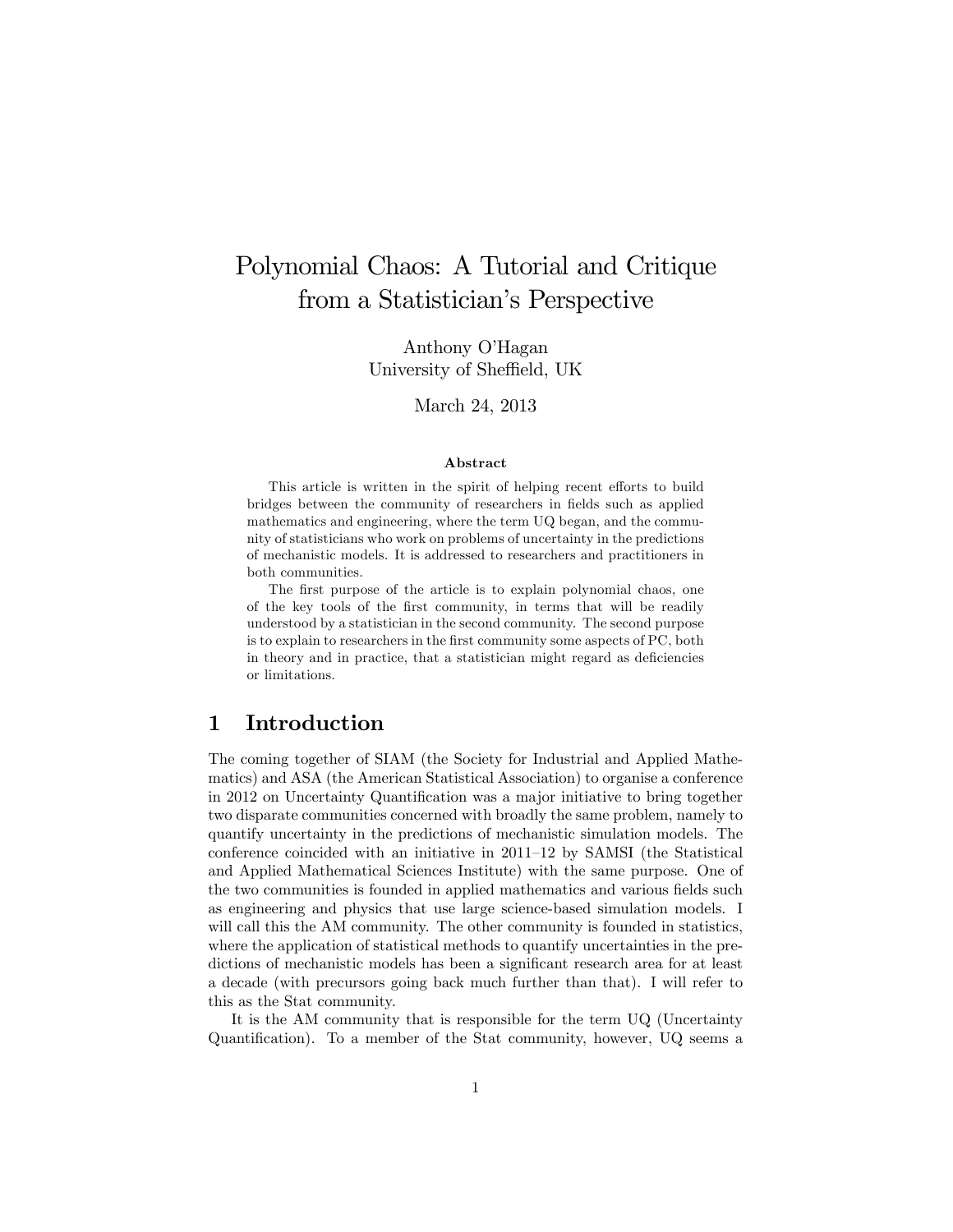curiously inappropriate term because (a) it sounds as though it should cover the whole of Statistics, since one way of viewing the science of Statistics is precisely as the science of quantifying uncertainty, whereas (b) the uncertainties that are studied in the AM community do not even cover the range of uncertainties that statisticians would recognise in the predictions of models. Nevertheless, UQ is the de facto term that has been accepted by the SIAM/ASA joint initiative.

The principal aspect of uncertainty quantification that is studied in the AM community is propagation of input uncertainty. We write the simulator as a function  $\eta$ . Given input x, the simulator produces output  $y = \eta(x)$ . Typically, both  $x$  and  $y$  are vectors. Letting the input be uncertain, we represent this with a random variable  $X$ , in which case the output is also a random variable  $Y = \eta(X)$ . The problem of uncertainty propagation (UP) is to characterise the distribution of  $Y$  for a given distribution of  $X$ . A simple approach to the UP problem is to use Monte Carlo sampling, which involves drawing a large random sample  $\{x_i : i = 1, 2, ..., N\}$  of values of X from its given distribution, running the simulator for each input  $x_i$  and so obtaining a sample  $\{y_i = \eta(x_i) : i = 1, 2, \ldots, N\}$  from the distribution of Y. However, science-based simulators are often complex and take appreciable computing time to evaluate, so that the large number  $N$  of simulator runs required by Monte Carlo is impractical.

Another approach involves building a surrogate  $\hat{\eta}$ , also known as a metamodel, such that  $\hat{\eta}(x)$  is an approximation to  $\eta(x)$  for any x. Then we can approximate the distribution of Y by a Monte Carlo sample  $\{\hat{y}_i = \hat{\eta}(x_i) : i = 1, 2, \ldots, N\}$ . This will require a sufficiently large number of runs of the original simulator  $\eta$ to build the surrogate  $\hat{\eta}$ , but the chief idea of surrogates is that  $\hat{\eta}$  is much simpler than  $\eta$  and so  $\hat{\eta}(x)$  can be evaluated orders of magnitude more quickly than  $\eta(x)$ . Thus it is becomes feasible to create a very large Monte Carlo sample. The principal drawback to the use of surrogates is that we only obtain an approximation to the distribution of Y .

The AM and Stat communities have developed different tools to facilitate more efficient UP. Whereas the most widely used tool in the Stat community is Gaussian process emulation, the AM community principally uses polynomial chaos expansions. Both approaches can be viewed as based on the use of surrogates, but with quite different structures. The coming together of the two communities, and resulting sharing of methodologies, should benefit the field of UQ. In particular, we hope that the relative strengths and weaknesses of the two kinds of tools can be explored with a view to identifying the contexts in which each should be preferred.

The theory and methods of polynomial chaos (PC) are not well understood by most statisticians, and the primary purpose of this article is to present a tutorial on PC methods for members of the Stat community. However, it also serves as a critique from the perspective of a statistician, so that I also identify herein a number of apparent deficiencies or limitations which I hope the AM community will be able to respond to. These issues are raised throughout the main development in sections 2 and 3, generally in the form of Remarks, and then more fully in the final section 4.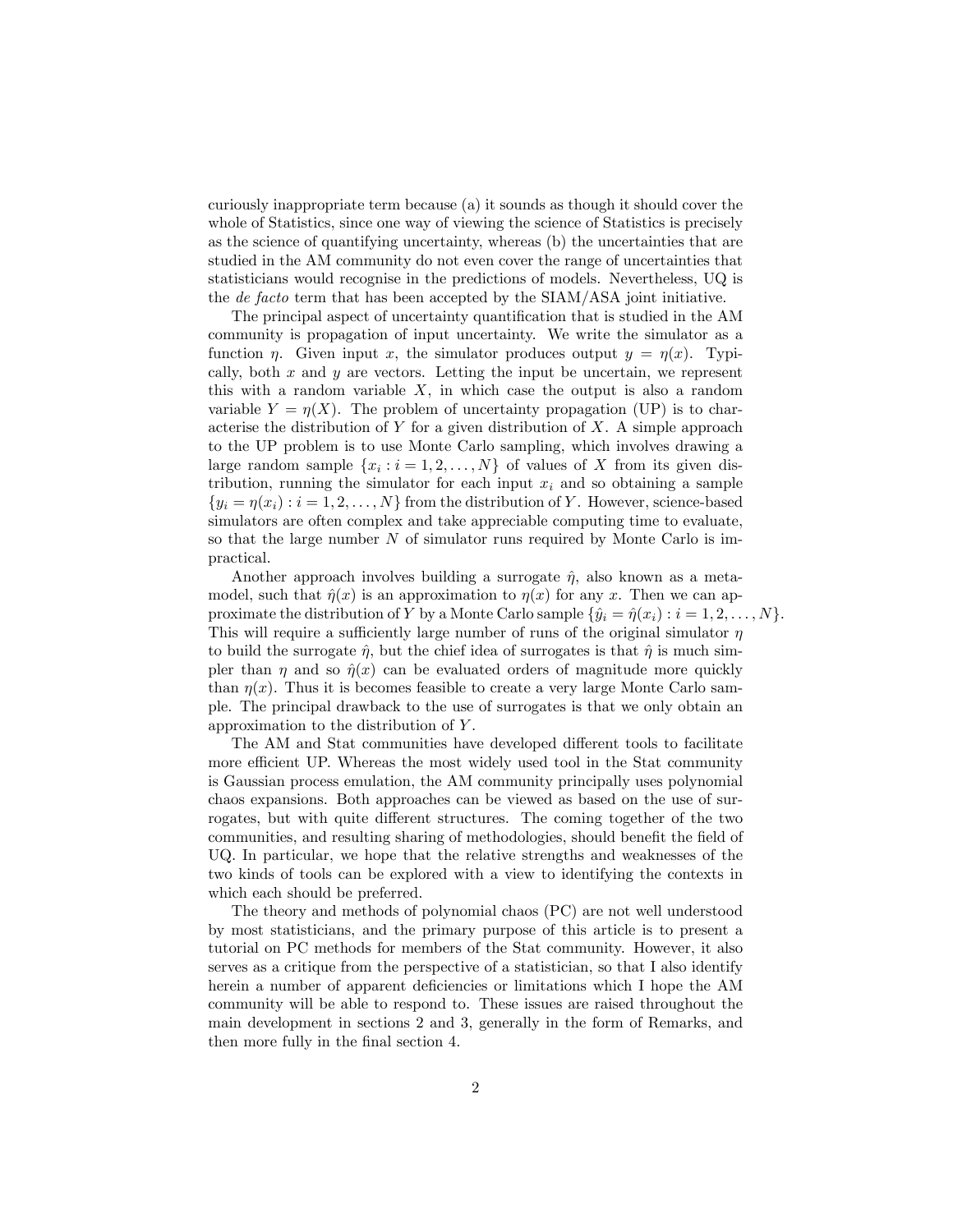It would no doubt also be useful for someone from the AM community to present a comparable tutorial and critique on Gaussian process emulators.

### 2 Polynomial Chaos expansions

#### 2.1 Functions of random variables, the univariate case

A PC expansion (PCE) is a way of representing an arbitrary random variable of interest as a function of another random variable with a given distribution, and of representing that function as a polynomial expansion. I will begin by looking at the first component of this idea  $-$  representing one random variable as a function of another.

Let X be the random variable of interest, and let  $\Xi$  be the random variable in terms of which X will be expressed. In PC theory,  $\Xi$  is called the *germ*. For the moment, I will assume that both  $X$  and  $\Xi$  are scalar (i.e. univariate) random variables. The choice of germ is a modelling choice. For instance, we may in some cases choose to represent  $X$  as a function of a uniform random variable, and in other cases as a function of a standard normal variable.

Formally,the basic idea is to write

$$
X = f(\Xi) \tag{1}
$$

and we seek an appropriate function  $f(.)$ , such that if  $\Xi$  has the given germ distribution then X will have its required distribution.

The first point to note about the representation  $(1)$  is that not only is this always possible but indeed there are always many such representations for given distributions of  $X$  and  $\Xi$ .

Example 1 A canonical example uses the inverse CDF transform. Let the CDF of X be  $F_x$  and let  $\Xi$  be a uniform random variable on [0, 1], then as long as X is a continuous random variable its CDF will be invertible and hence

$$
X = F_x^{-1}(\Xi)
$$

is a solution.

**Example 2** It is now a simple step to use an arbitrary germ  $\Xi$  with invertible CDF  $F_{\xi}$ . Since  $F_{\xi}(\Xi)$  is a uniform random variable, we can write

$$
X = F_x^{-1}(F_{\xi}(\Xi)) , \qquad (2)
$$

so that  $f = F_x^{-1} \circ F_{\xi}$ .

Example 3 To see that there are always many solutions, we only need to partition the range of  $\Xi$  into k segments with equal probabilities  $k^{-1}$  and do the same with X. We can then map any segment of  $\Xi$  into any segment of X, and the various permutations produce k! solutions. This will of course very rarely lead to sensible constructions, but it makes the point that there are always many functions f that solve the basic requirement (1).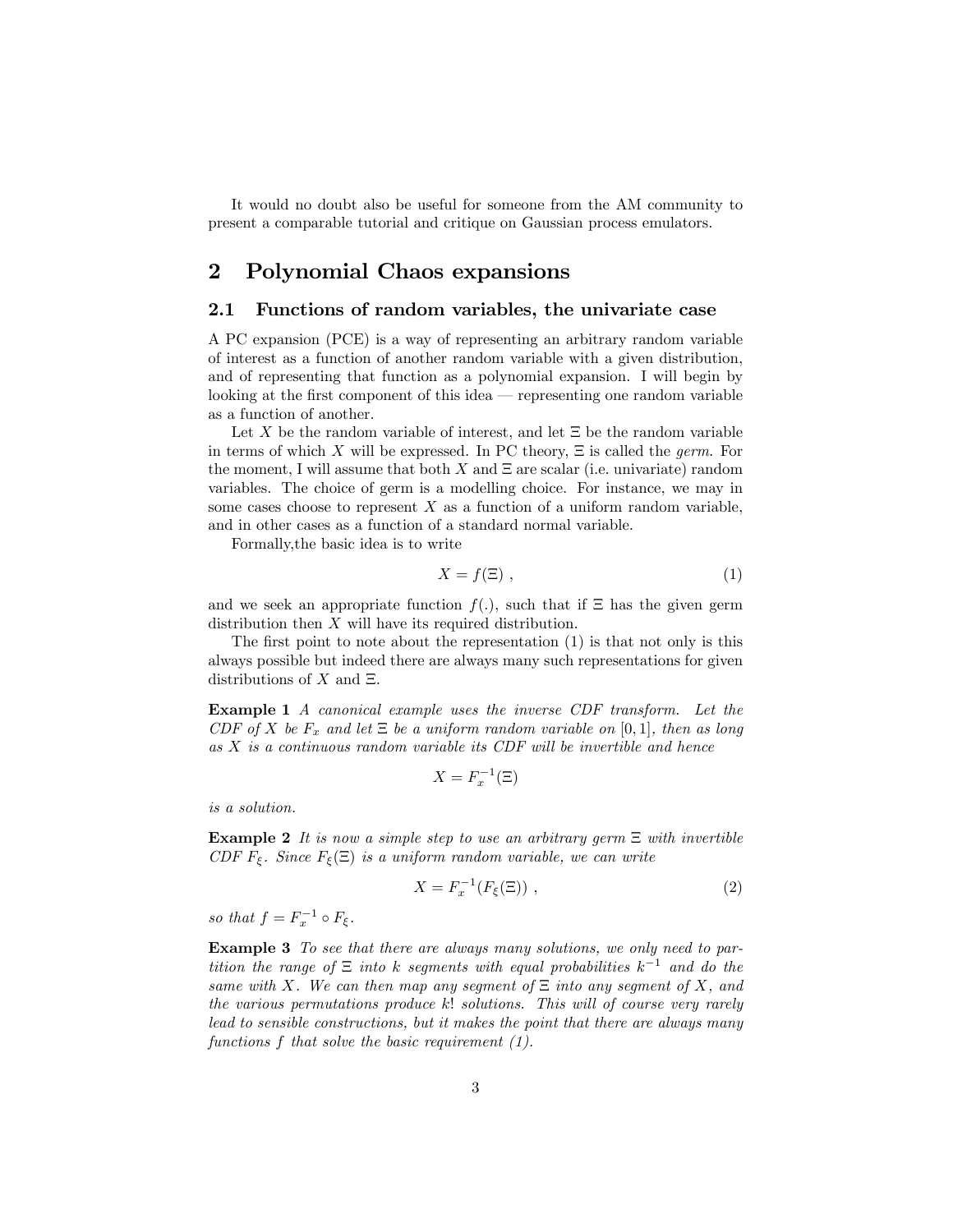Example 4 In particular instances, of course, there may be much simpler solutions then those obtained with the inverse CDF transform. If X has a  $\chi_1^2$ distribution and the distribution of  $\Xi$  is standard normal, then we just have  $X = \Xi^2$ . It is easy to see that this is different from the general inverse-CDF solution  $(2)$  because CDFs are monotone, and therefore  $(2)$  is always a monotone transformation.

Before progressing further it is useful to explore the meaning of a PC representation, and in particular the sense in which the two sides of (1) are equal. In Example 4, for instance, we have  $X = \Xi^2$  and also  $X = F_x^{-1}(F_{\xi}(\Xi))$ , where  $F_{\xi}$  is the standard normal CDF and  $F_x$  is the  $\chi^2$  CDF. Clearly, if we interpret these literally as equations relating predefined random variables  $X$  and  $\Xi$  they cannot both be true. In statistical notation it would be more correct to write  $X \sim f(\Xi)$  instead of (1), which is read 'X is distributed as  $f(\Xi)$ ', meaning that X has the same distribution as  $f(\Xi)$ . Such a statement holds simultaneously for both representations in Example 4. Nevertheless, the equals sign is appropriate when we interpret the PC representation as a construction. That is, if we wish to construct a random variable  $X$  with a desired distribution using a random variable  $\Xi$  that has a given germ distribution, then in Example 4  $X = \Xi^2$  and  $X = F_x^{-1}(F_{\xi}(\Xi))$  are both valid constructions. The different constructions yield different random variables  $X$ , but they both have the desired distribution.

This is indeed the appropriate interpretation when PC is used in UP. Suppose that the simulator  $\eta$  is fast, so that Monte Carlo is feasible. The input X has a given distribution and we need to sample from that distribution. Computer systems generally have inbuilt algorithms to sample from a uniform distribution over [0:1], and sometimes other standard distributions such as the standard normal. If the distribution of  $X$  is not one for which an inbuilt algorithm is available we need a transformation of the form (1). The interpretation is that the distribution we can sample from is the germ distribution, and so if  $\Xi$  is sampled using that inbuilt routine and we compute  $X = f(\Xi)$  then X will be a sample value from the required distribution. Indeed, the inverse CDF transform of Example 1 is a standard way of sampling from an arbitrary distribution given a system-generated uniform random variable.

The message of the examples presented above is that, given distributions for X and  $\Xi$  there is no unique function f to satisfy (1). There are in principle many different solutions, different functions  $f$  that would take a germ random variable  $\Xi$  with its specified distribution and construct a random variable X with the desired distribution. Furthermore, additional solutions are available using different germ distributions. As we explore PC expansions and their use in uncertainty propagation, we will identify the considerations that arise in choosing a germ distribution and then choosing a representation f.

#### 2.2 PCEs, the 1D case

A PCE takes a representation  $(1)$  and expands the function  $f$  in a polynomial series. The specific polynomial basis used is a set of orthogonal polynomials with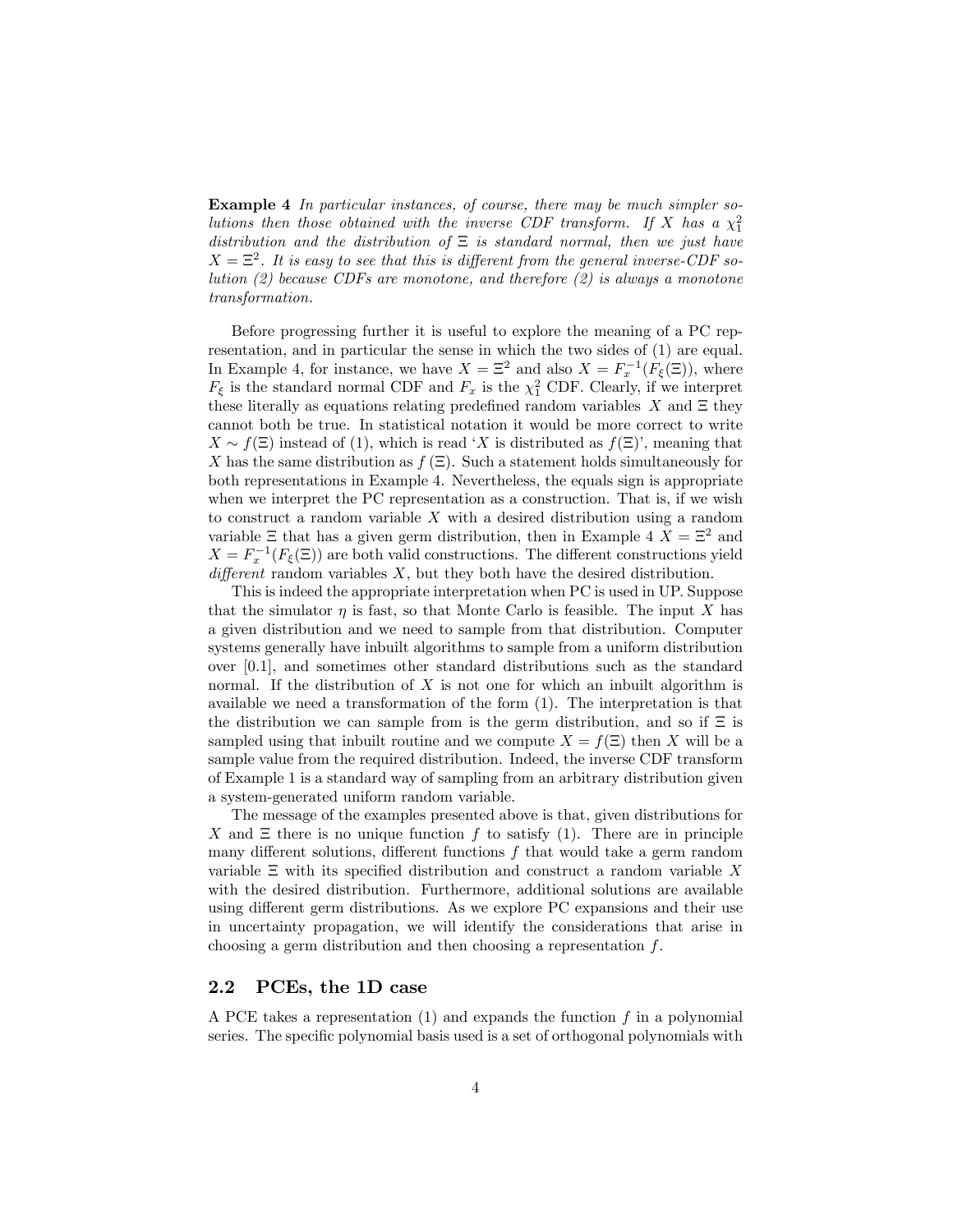respect to the distribution of the germ. In order to define those polynomials, it is helpful to introduce the notation

$$
\langle g_1, g_2 \rangle = \int g_1(\xi) g_2(\xi) p_{\xi}(\xi) d\xi \tag{3}
$$

for the inner product of any two functions  $g_1$  and  $g_2$  with respect to the probability density function  $p_{\xi}$  of  $\Xi$ .

Then the polynomial basis comprises polynomials  $\psi_0 = 1, \psi_1, \psi_2, \dots$ , where  $\psi_i$  is a polynomial of order j and where they satisfy the orthogonality condition that for all  $j \neq k$ 

$$
\langle \psi_j, \psi_k \rangle = 0 \ .
$$

It is worth noting that all of the random variables  $\psi_i(\Xi)$  for  $j \geq 1$  have zero mean (by virtue of  $\psi_i$  being orthogonal to  $\psi_0$ ), and so  $\langle \psi_i, \psi_j \rangle$  is the variance of  $\psi_i(\Xi)$  and orthogonality says that the covariance between any two different  $\psi_i(\Xi)$ s is zero – they are uncorrelated. A related interpretation that may be useful is that the inner product defines a metric on the space of random variables  $g(\Xi)$  with finite variance. (The same metric is used in Bayes linear theory.)

**Remark 5** There is an arbitrariness in how each  $\psi_j$  is scaled. In principle we could construct a unique orthonormal basis set by insisting that  $\langle \psi_j, \psi_j \rangle = 1$  for all j (so that the  $\psi_i(\Xi)$ s have variance 1), and this would simplify subsequent formulae. However, another convention which simplifies implementations is to require the leading coefficient of each polynomial to be 1, so we do not impose orthonormality. Note also that other orthogonal/orthonormal bases could be used that are not polynomial systems (e.g. Fourier-type bases), and these might be useful in some special applications.

By construction, we get an orthogonal basis set starting from any initial germ distribution provided that this distribution has moments of all orders (otherwise it would not be possible to define the infinite set of polynomials).

**Example 6** If the germ is uniformly distributed we get Legendre polynomials. The classic Legendre polynomials correspond to a uniform germ on  $[-1, 1]$ , but can be adapted to the case more usually met in Statistics of uniformity on  $[0, 1]$ .

Example 7 If the germ is standard normally distributed we get the Hermite polynomials, the first few of which are  $\psi_0(\xi) = 1$ ,  $\psi_1(\xi) = \xi$ ,  $\psi_2(\xi) = \xi^2 - 1$ ,  $\psi_3(\xi) = \xi^3 - 3\xi, \ \psi_4(\xi) = \xi^4 - 6\xi^2 + 3.$ 

**Example 8** If the germ is an exponential random variable on  $[0, \infty)$  we get the Laguerre polynomials.

It should be remembered that although these last three examples are widely used for the cases of bounded, unbounded and half-bounded domains there are many other orthogonal basis sets that could be constructed. On an unbounded domain, one could no doubt construct (with some difficulty!) a set of orthogonal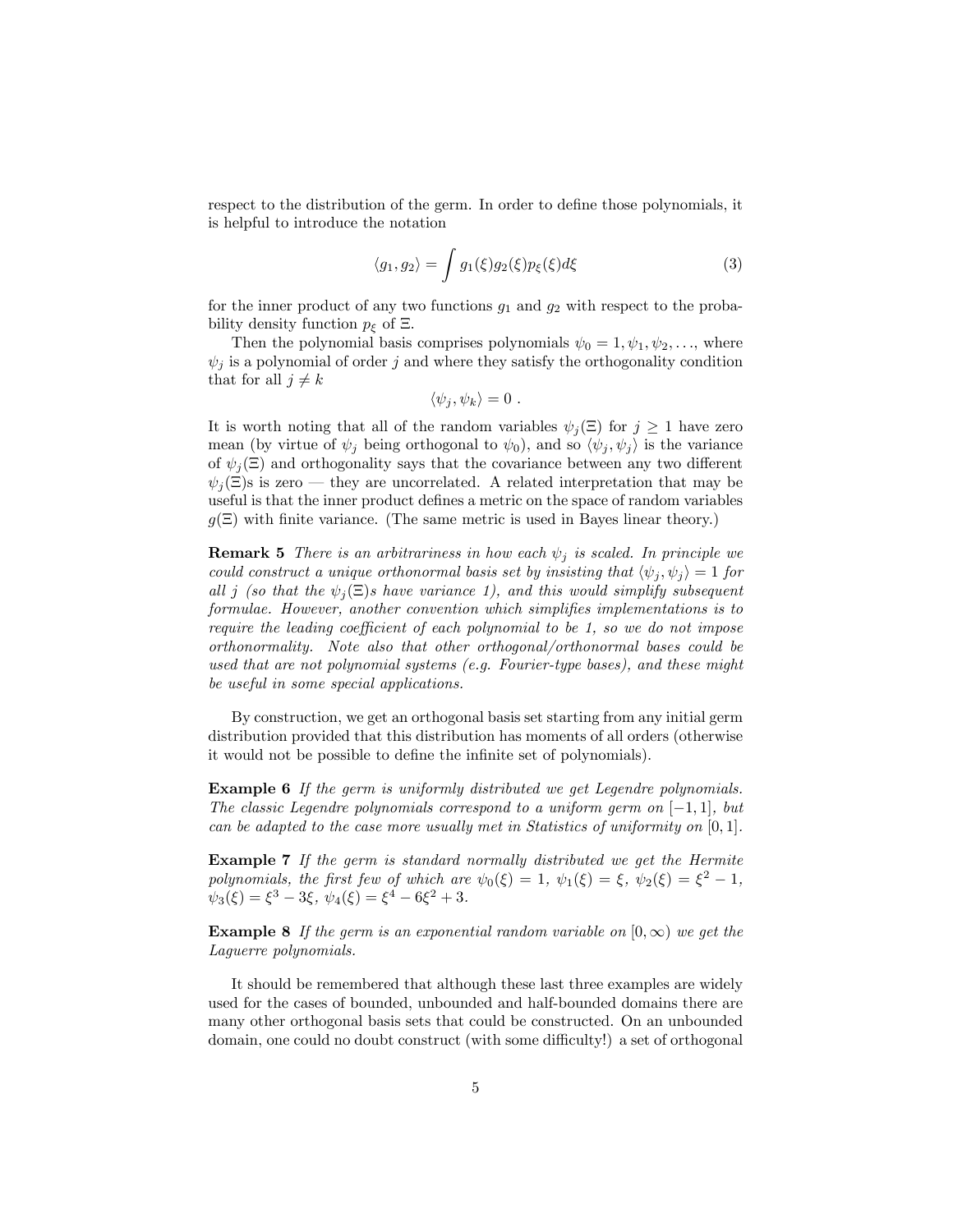polynomials with respect to a logistic distribution (but not with respect to a Cauchy or t distribution because these do not have moments of all orders) and these would be different from the Hermite polynomials. The key point in PC theory is that the polynomial basis is linked with the germ distribution. The choice of germ dictates the polynomial basis functions.

**Remark 9** The use of Hermite polynomials with a normal germ is reminiscent of other expansions in statistics, such as the Gram-Charlier A series, but that expands a density function in terms of the standard normal density and a Hermite polynomial expansion. It is very important to remember that the PCE is an expansion to construct a random variable with a desired distribution as a function of another given random variable. It is not an expansion of the density function of X or even of its CDF.

Now using the orthogonal basis polynomials we write

$$
X = f(\Xi) = \sum_{j=0}^{\infty} x_j \psi_j(\Xi) . \tag{4}
$$

In PC theory the combination of  $x_j$  (the mode strength) and  $\psi_j$  (the mode function) is called the j-th mode. Given f and the  $\psi_j$ s there is a unique expansion (4) in which the mode strengths are given by

$$
x_j = \langle f, \psi j \rangle / \langle \psi_j, \psi_j \rangle . \tag{5}
$$

Any expansion of  $X$  in the form  $(4)$  is called a PCE. Since there are many possible functions f for given X and  $\Xi$  distributions, there are many possible PCEs of a given  $X$  using a given germ. They will differ only in the series of mode strengths.

For practical reasons, PCEs are often truncated to a finite number of terms, hence we consider

$$
X_p = f_p(\Xi) = \sum_{j=0}^p x_j \psi_j(\Xi) .
$$
 (6)

It will of course no longer be true that the constructed  $X_p$  has the required distribution. Instead we suppose it to have a distribution that approximates to that required of X.

#### 2.3 Practicalities

Consider now the question of how to choose and construct a PCE in practice to represent a given  $X$  distribution. The first step is to select (the distribution for) a germ  $\Xi$ . As we have seen, orthogonal polynomial systems are known for some specific choices of  $\Xi$ , but will otherwise be much more difficult to construct. In practice, then, the choice will typically be between uniform, normal or exponential distributions.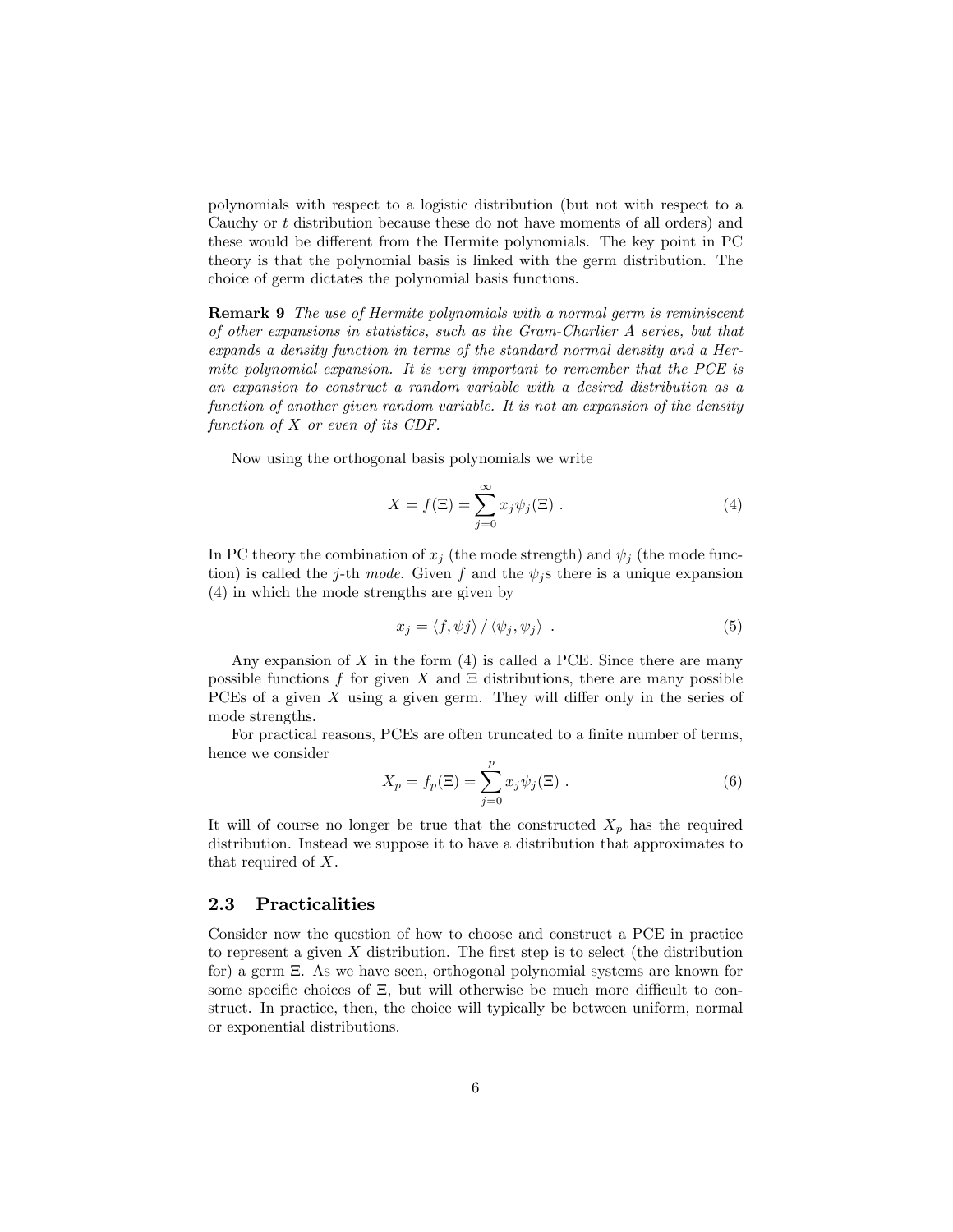The next step is to devise a suitable representation function  $f$ . Several examples have been given to show that this is always possible and moreover that there will always be many solutions. In practice, though, apart from the general solution  $(2)$  it will not be straightforward to find representations. Considerable research effort has in the past been spent on efficient ways to sample from given distributions using uniform pseudo-random numbers, but many good sampling methods are iterative or implicit and I cannot see how those could be adapted for PC representations. Even the CDF solution requires the CDF of  $X$  to be known explicitly, which may not always be the case in practice.

Having chosen  $\Xi$  and f, the PC expansion is completed by deriving the coefficients  $x_j$  (the mode strengths), which means applying equation (5). The denominator  $\langle \psi_i, \psi_i \rangle$  will in general be available from the construction of the orthogonal polynomials, but the numerator is an integral of the form (3) and unless  $f$  is particularly simple it will generally be necessary to evaluate these integrals numerically. When f itself requires numerical computation, as is often the case when the inverse CDF solution is used, the computation of mode strengths can be a non-trivial task.

In practice, as noted above, the PCE will be truncated to a finite number of terms, and so the number  $p$  is the final choice to be made in developing a PCE. Ideally  $p$  should be large enough for the approximation to be good. In practice, this is achieved in the usual way by increasing  $p$  until the mode weights appear to stabilise and new weights are small. However, this is really assessing whether  $f_p$  approximates well to f, and does not guarantee that the distribution of  $X_p$ approximates well to that of  $X$ . This could be checked for any given  $p$  by Monte Carlo sampling.

Truncation is where it matters what PC representation we use for a given X. A good representation  $f$  in practice is one for which the truncated representation  $f_p$  with small  $p$  will be a good approximation.

**Example 10** The representation of a  $\chi^2$  variable as  $X = \Xi^2$ , will have an exact polynomial expansion with  $p = 2$ , whereas the inverse-CDF representation may require large p to be any use at all.

Remark 11 It seems to me that achieving sufficiently accurate finite PCEs of the form  $(6)$  must be a major challenge. Furthermore, this implies that PC methodology is, at least in some of its aspects, an art.

#### 2.4 Multivariate PC theory

In general both X and  $\Xi$  can be vectors. If X is a vector, then the mode strengths  $x_i$  must be vectors. If  $\Xi$  is a vector, then the polynomial  $\psi_i(\Xi)$ is multivariate and it is convenient to write it as  $\Psi_i$ . In the case where the components of  $\Xi$  are independent  $\Psi_j$  is a tensor product of the polynomial bases for each  $\Xi_i$ , and specifically when  $\Xi$  comprises m iid germs, we can let  $\Psi$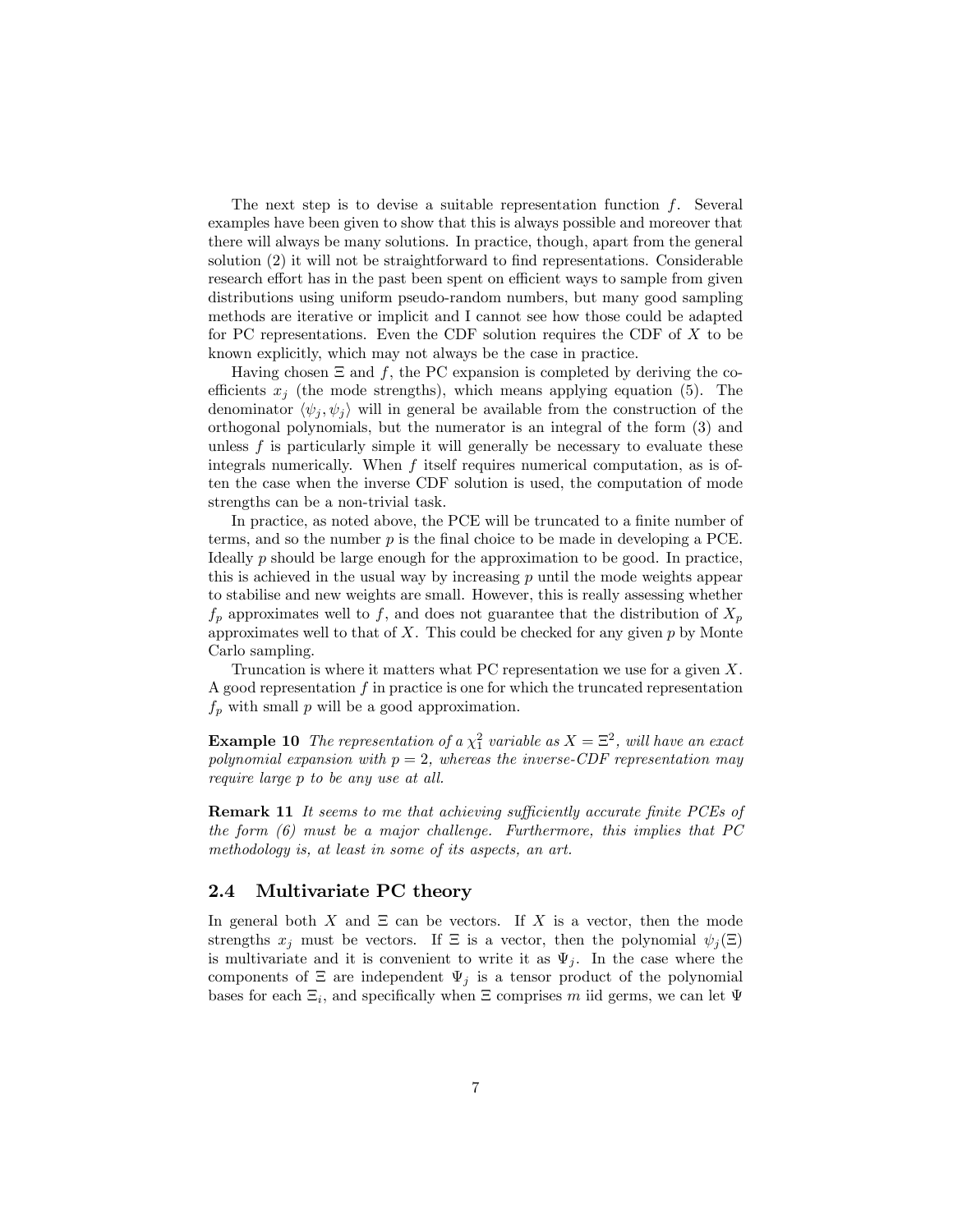have index  $\mathbf{j} = (j_1, j_2, \dots, j_m)$  and write

$$
\Psi_{\mathbf{j}}(\xi) = \prod_{i=1}^{m} \psi_{j_i}(\xi_i) \tag{7}
$$

It is usual to truncate the PCE now to include all mode functions (7) with total order  $\sum_{i=1}^{m} j_i$  less than or equal to p.

**Remark 12** Even this truncated expansion has  $\binom{m+p}{m}$  terms. This number is of order  $m<sup>p</sup>$  and so grows rapidly with p and m, which seems to me a potential difficulty when it comes to doing  $PC$  in many dimensions.

The dimension of  $\Xi$  does not need to match that of X. Here are some examples to illustrate the possibilities.

**Example 13** A scalar X may usefully be expanded in terms of a vector  $\Xi$ . A simple example is the  $\chi^2$  distribution which has the expansion  $X = \Xi_1^2 + \Xi_2^2$  in terms of two independent standard normal germs. The truncated expansion is exact with  $p = 2$ . In contrast, any expression in terms of a single germ is likely to be more difficult to derive and to approximate with a finite  $PCE$ .

Example 14 Another example is the Box-Muller transform for generating standard normal random variables. If  $\Xi_1$  and  $\Xi_2$  are independent uniform germs on [0, 1] then  $X = \sqrt{-2\ln 2_1} \cos(2\pi \Xi_2)$  is standard normal. This uses a 2D germ to generate a 1D  $X$ , but the full Box-Muller uses the same 2D germ to generate a 2D pair of independent standard normals, using  $Y = \sqrt{-2 \ln \Xi_1} \sin(2\pi \Xi_2)$  for the other.

**Remark 15** The independence of X and Y in the last example arises from the fact that the sine and cosine are respectively odd and even functions of  $\Xi_2$ . Since the even-order Hermite polynomials are even and the odd-order ones are odd functions, this means that the PCEs for  $X$  and  $Y$  are supported on disjoint subsets of the basis functions. I imagine this may be a useful device in other contexts.

**Example 16** In principle, a vector  $X$  could be expanded in terms of a scalar . I remarked already that two functions of a single germ could be uncorrelated or even independent. To see the general case, Örst look at a discrete analogue. If  $X$  is a discrete random vector then its joint distribution is just a discrete set of joint probabilities. If  $\Xi$  is a continuous germ, even though it is scalar, we can partition it according to the set of discrete probabilities in the joint distribution of X and map each set to the corresponding discrete vector value of X. Passing to the limit, even if it is hard to see how one could really construct such a representation for a continuous vector  $X$  it is easy to see how a (finite) PCE in the single germ  $\Xi$  could approximate the distribution of the vector X to any desired accuracy.

Broadly speaking, the interest in good finite PCEs tends to lead to representations in which  $\Xi$  has dimension at least as large as, and often larger than, that of X.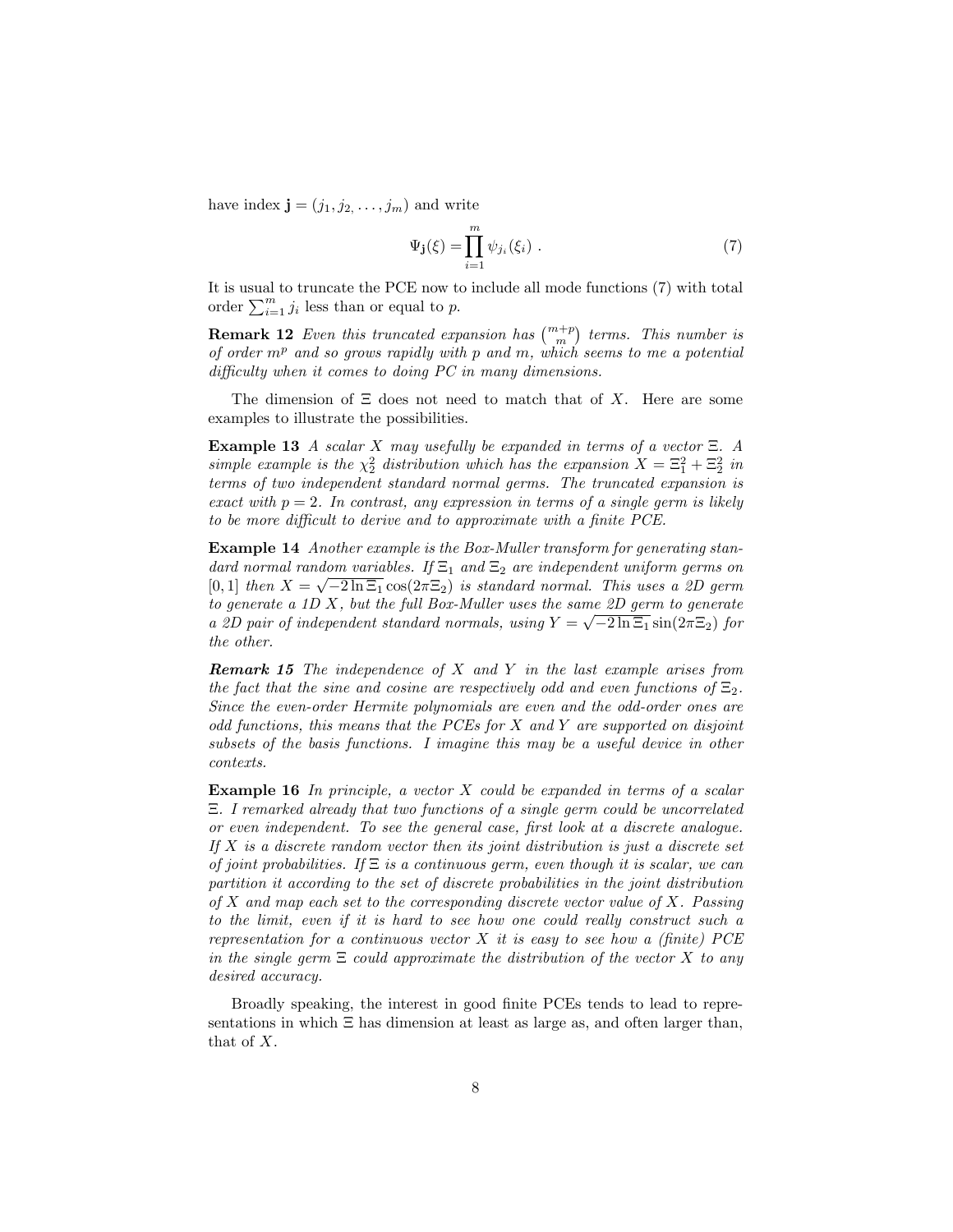#### 2.5 PCEs for random fields

Moving up to even higher dimensions, we can consider a PCE for a random process (or field)  $X(t)$ , where the argument is conventionally denoted t but could be time, space or anything else. Now there are as many random variables as elements in the space of  $t$  values, which is of course usually (uncountably) infinite. The appropriate PCE representation would be

$$
X(t) \approx \sum_{j=0}^{p} x_j(t)\psi_j(\Xi) . \tag{8}
$$

where the mode strengths  $x_i(t)$  are now functions of t. Despite my earlier comments that one can in principle construct a PCE for a vector X from a scalar  $E$ , it is hard to imagine any practical PCE for a random field based on a finite-dimensional  $\Xi$  that could be exact, even as  $p \to \infty$ . Any representation (8) must in practice be an approximation both because it uses a finite number  $p$  of modes and also because it is based on a finite-dimensional germ.

An apparently different kind of expansion, Karhunen-Loève  $(KL)$ , is reasonably well-known in statistics. It can be written in the form

$$
X(t) = E\left\{X(t)\right\} + \sum_{j=1}^{\infty} \sqrt{\lambda_j} \phi_j(t) \Xi_j . \tag{9}
$$

Here the  $\lambda_j$ s ( $\lambda_1 \geq \lambda_2 \geq ...$ ) and the  $\phi_j(t)$ s are the eigenvalues and eigenfunctions of a spectral decomposition of the covariance function of  $X(t)$ . This is exact as an infinite expansion, but again becomes approximate when we truncate it. The germs  $\Xi_i$  are uncorrelated, zero mean, unit variance random variables. When  $X(t)$  is a Gaussian process, the  $\Xi_j$ s are independent  $N(0, 1)$ .

Remark 17 Although not obvious initially, KL is a PC expansion. First, it is a PCE because it represents  $X(t)$  as being distributed as some function of the germs. That function actually does have the form of  $(8)$  if we remember that in any system of orthogonal polynomials the zero order  $'polynomial'$  is constant and the first order is linear. Therefore,  $(9)$  is a PCE with tensor product mode functions of the form  $(7)$  up to total order 1. If we truncate to p terms (plus the constant  $j = 0$  term which in (9) is the mean function) it fits (8) exactly with a p-dimensional  $\Xi$  vector. So the KL expansion is a particularly simple form of PCE.

Remark 18 KL strictly only holds for t in a bounded interval or region. This may not be a problem in practice.

Remark 19 Whilst the Gaussian process representation does seem to me to have value, I am less sure of the usefulness of KL for other cases. In general, it really serves only as an expansion of the covariance kernel of the process, and says nothing about the distributions of the germs  $\Xi_i$ . Finding these to match any required properties of  $X(t)$  beyond its second-order moments looks like an enormous challenge.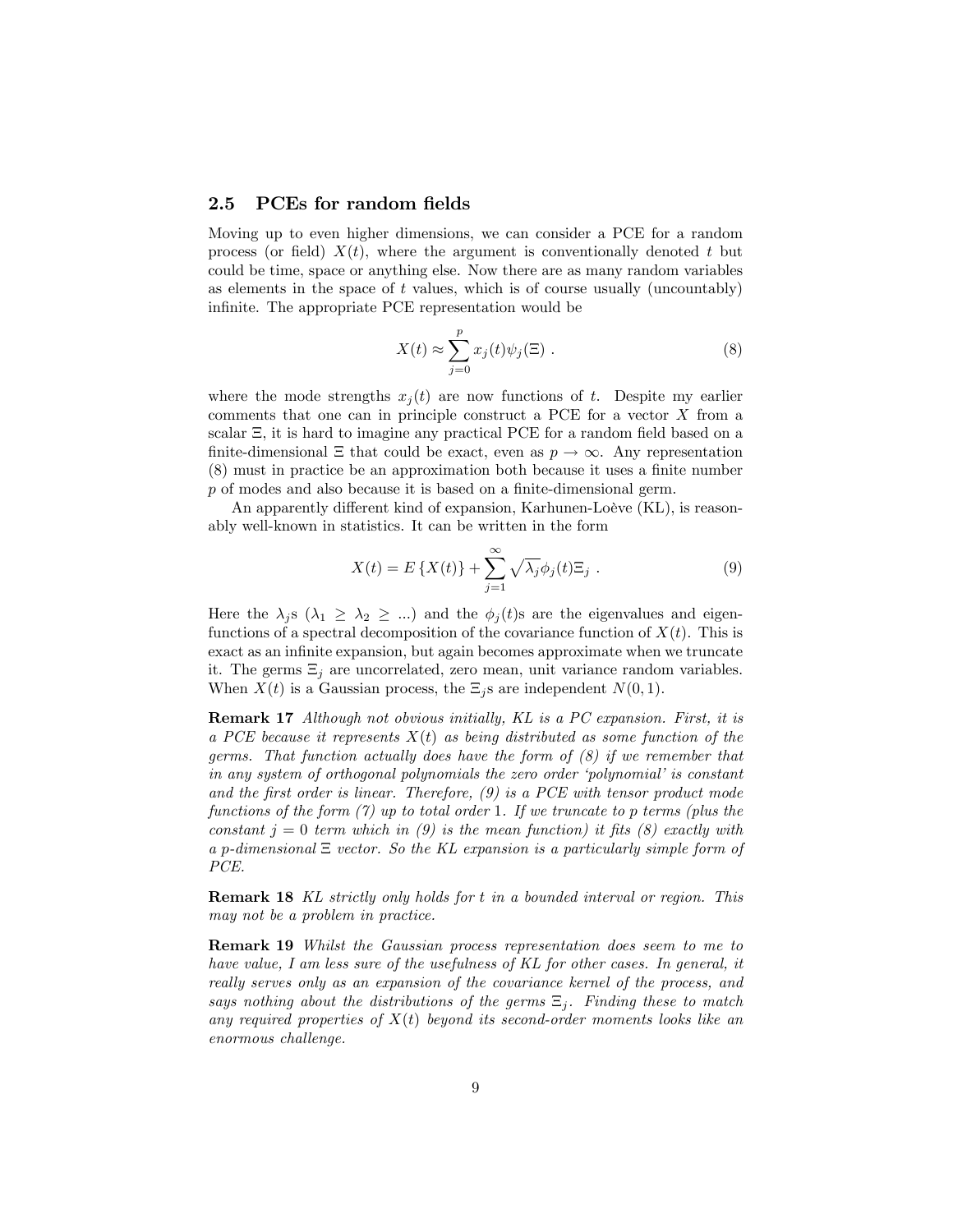### 3 Propagation

The primary objective in the AM UQ community's approach to UP is to create a PCE expansion for the output of a computer model.

#### 3.1 The basic output PCE

Suppose that we have a computer model that produces output  $y = \eta(x)$  when given input x.

We suppose that the input is uncertain and so is a random variable  $X$ . Consequently the output is a random variable  $Y = \eta(X)$ . In practice, both X and  $Y$  are generally vectors and may even be random fields. We suppose that we have a PCE for  $X$  of the form  $(6)$ , and we seek to represent the output with another PCE

$$
Y = g(\Xi) = \sum_{j=0}^{\infty} y_j \psi_j(\Xi) , \qquad (10)
$$

or in practice its truncated form

$$
Y \approx g_p(\Xi) = \sum_{j=0}^p y_j \psi_j(\Xi) . \qquad (11)
$$

A key consideration here is that it is usual to employ the same germ (vector)  $\Xi$  and the same set of mode functions  $\psi_i$  for the PCE of Y as was used for the PCE of  $X$ . Furthermore, I understand that it is also usual to specify the same finite-order truncation level  $p$  for both expansions.

**Remark 20** I presume that in principle one might use different germs, although I suspect that this would make the analysis much more complex. One could surely use expansions of different orders.

The implication is then that

$$
\sum_{j=0}^{p} y_j \psi_j(\Xi) \approx \eta \left( \sum_{j=0}^{p} x_j \psi_j(\Xi) \right) . \tag{12}
$$

Notice that in practice this cannot be other than an approximation. For general  $\eta$  equation (12) cannot hold exactly because any computer model of practical interest is nonlinear. In fact it will not even be a finite-order polynomial, and so we could not achieve equality by allowing more modes in the PCE of Y. As usual, the expansion only becomes exact when  $p \to \infty$ .

As before, the pragmatic approach is to increase  $p$  until mode strengths stabilise and new weights become small, hoping that this will signify that the approximation is adequate.

Remark 21 There may be numerical-analytic bounds on the approximation error in some instances, but these are useless in practice. I believe it is fair to say that the PCE approach does not quantify the approximation error as a component of uncertainty.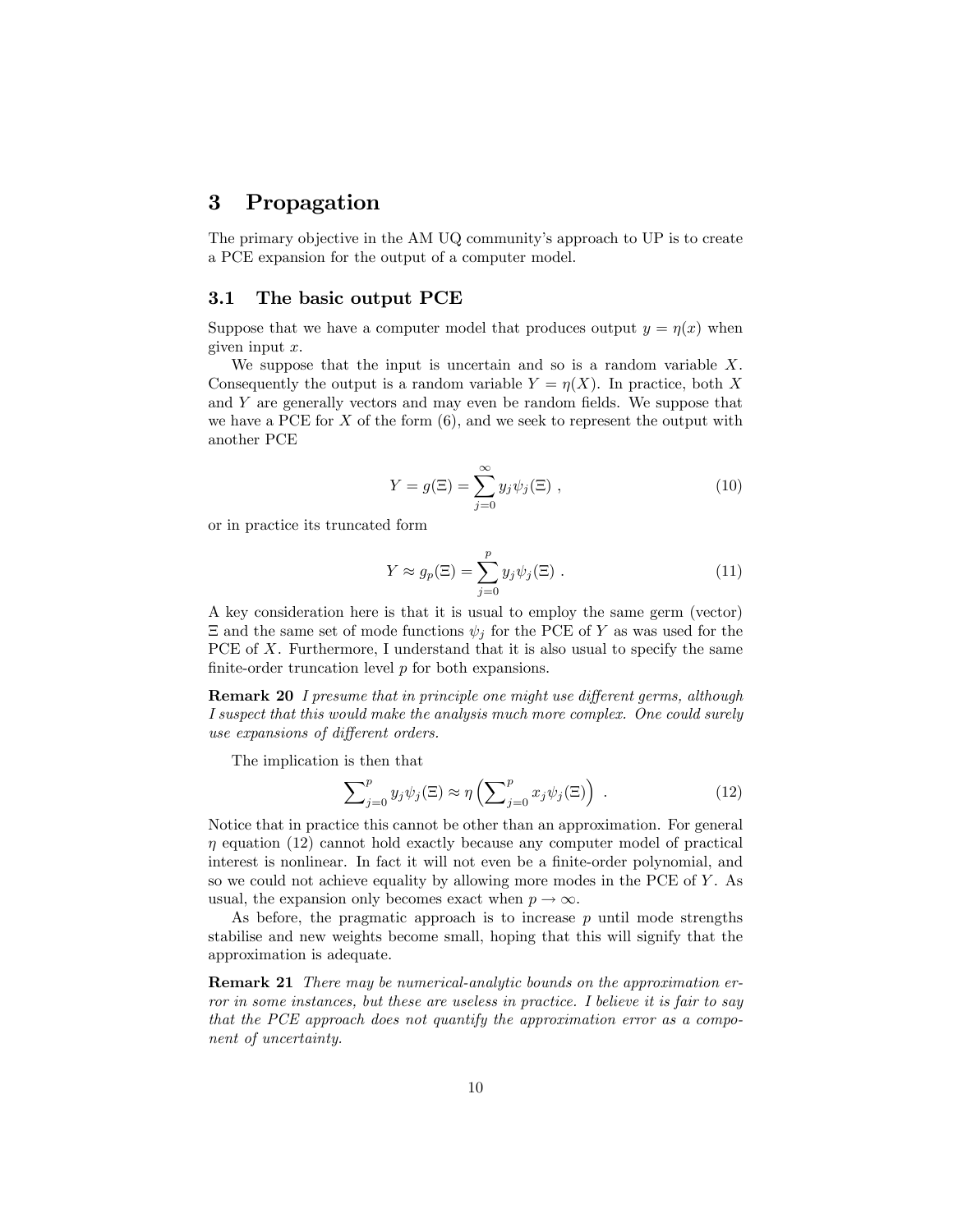#### 3.2 Intrusive solutions

In order to complete the PC analysis, we need to find the mode strengths  $y_i$  in  $(12)$ . Methods to do this are classified in the AM community as *intrusive* and non-intrusive. I will briefly describe two methods of each type

Intrusive methods start with (12), substituting an equality sign for the approximation sign. On the assumption that equality holds, the strengths  $y_i$  are found by a method known as Galerkin projection. The first intrusive method comes from applying the Galerkin approach directly to (12).

From the original equation  $y = \eta(x)$ , we derive a system of equations

$$
\langle y, \psi_k \rangle = \langle \eta(x), \psi_k \rangle \ ,
$$

for  $k = 0, \ldots, p$ . Substituting both sides as in (12), we have

$$
\left\langle \sum_{j=0}^{p} y_j \psi_j, \psi_k \right\rangle = \left\langle \eta \left( \sum_{j=0}^{p} x_j \psi_j \right), \psi_k \right\rangle . \tag{13}
$$

Now because of orthogonality the left hand side is just  $y_k \langle \psi_k, \psi_k \rangle$ . If the function  $\eta$  is sufficiently simple we can also evaluate the right-hand side. The result is a system of  $p+1$  equations  $(k = 0, \ldots, p)$  in  $p+1$  unknowns  $(y_0, \ldots, y_p)$ . We now need to modify the original computer code, or more realistically to write a new program, to solve those equations.

This direct approach is unlikely to be practical in general because of the complexity of  $\eta$ , and because for the great majority of simulators we do not have an explicit equation for  $\eta(x)$ . The second intrusive method applies in the very common situation where the simulator actually solves a system of differential equations. The output of such a simulator is generally a function of time and/or space, with the differential equations governing the evolution. We write the simulator now in the implicit form  $\mathcal{M}(y(t), x) = 0$ , where t denotes time and/or space and  $M$  typically involves derivatives with respect to  $t$ .

Now Galerkin projection gives the system of equations

$$
\langle \mathcal{M}(y(t),x),\psi_k\rangle=0\;, \qquad k=0,\ldots,p\;,
$$

in which we substitute the PCE expressions  $y(t) = \sum_{i=0}^{p} y_i(t)\psi_i(\xi)$  and  $x =$ in which we substitute the PCE expressions  $y(t) = \sum_{j=0}^{p} y_j(t)\psi_j(\xi)$  and  $x = \sum_{j=0}^{p} x_j \psi_j(\xi)$ . Because the differential equations themselves are often not particularly complex, the inner product  $\langle \mathcal{M}(y(t), x), \psi_k \rangle$  may be derivable in closed form, and orthogonality will typically simplify the expressions. We are left with a system of  $p+1$  differential equations in the  $y_i(t)$ s. Solution will involve writing a new program to solve those equations.

In short, both intrusive methods involve two steps.

- 1. Substitute the PCEs for both input and output into the model equations, apply Galerkin projection and evaluate the necessary inner products.
- 2. Write a program to solve the resulting system of equations.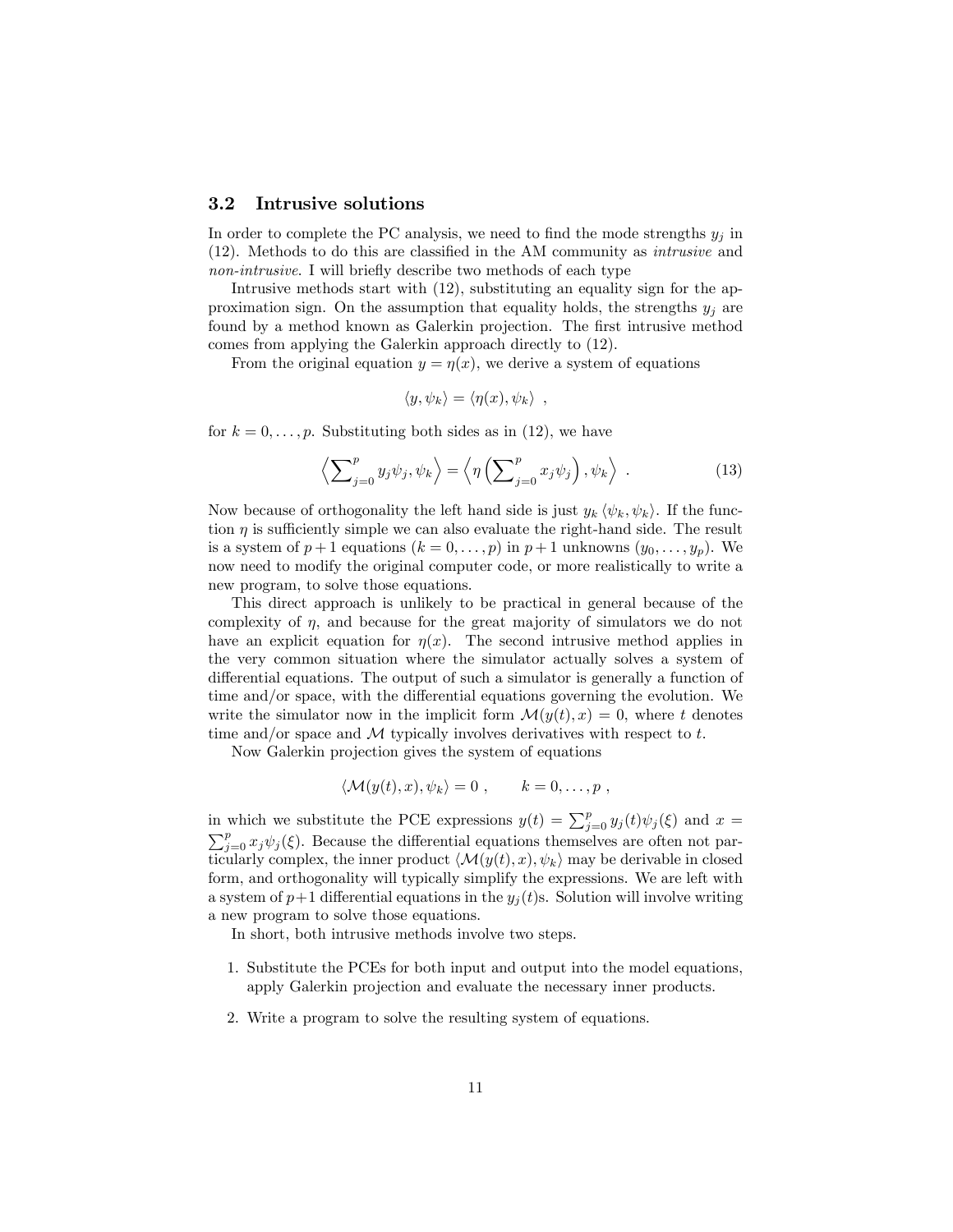The apparent simplicity of the above formulation can be deceiving. The reality is that intrusive methods are complex to apply and my understanding is that they have been little used in practice. Some of the complexity and limitations are indicated in the following series of remarks.

Remark 22 Intrusive methods are tailored to the particular simulator. Algebraic manipulation (and perhaps ingenuity) is required to formulate the system of equations, and a new program is required to solve them. This is a task rather like developing an adjoint for a computer code.

**Remark 23** The set of equations obtained is specific to the number p of modes in the expansion. The solver program could presumably be written for a range of p values, although this will increase the complexity of the task.

**Remark 24** If we change the distribution of  $X$ , then provided we express it in a PCE with the same germs and orthogonal polynomials we can solve this with the same program, just changing the  $x<sub>k</sub>$ s. But we have seen that different distributions may be best expressed using different germs, in which case the intrusive method would require both the above steps to be repeated.

#### 3.3 Non-intrusive solutions

We have seen that intrusive methods require one to use knowledge of the equations that are solved in  $\eta$ . In contrast, non-intrusive methods treat the simulator as a black box. They attempt to solve the explicit version of the problem,

$$
\sum_{j=0}^p y_j \psi_j(\xi) = \eta(f_p(\xi)) ,
$$

where  $f_p(\xi) = \sum_{j=0}^p x_j \psi_j(\xi)$ , using runs of the simulator at various values of  $\xi$ . The first non-intrusive method discussed here uses numerical integration and

the mode strength equation (5), which now becomes

$$
y_k = \langle \eta \circ f_p, \psi_k \rangle / \langle \psi_k, \psi_k \rangle , \qquad k = 0, 1, \dots, p
$$
 (14)

The denominator  $\langle \psi_k, \psi_k \rangle$  is in practice known exactly, and we use numerical integration to evaluate the numerator

$$
\langle \eta \circ f_p, \psi_k \rangle = \int \eta(f_p(\xi)) \psi_k(\xi) p_{\xi}(\xi) d\xi.
$$

One approach is Monte Carlo, in which values of  $\xi$  are sampled randomly from the germ distribution  $p_{\xi}(\xi)$ , If there are N such values,  $\xi^{(1)}, \ldots, \xi^{(N)}$ , then the integral is evaluated as  $N^{-1} \sum_{s=1}^{N} \eta(f_p(\xi^{(s)})) \psi_k(\xi^{(s)})$ . Alternatively, we can use a quadrature rule. For instance, for a  $N(0, 1)$  germ, a Gauss-Hermite quadrature rule is an obvious choice.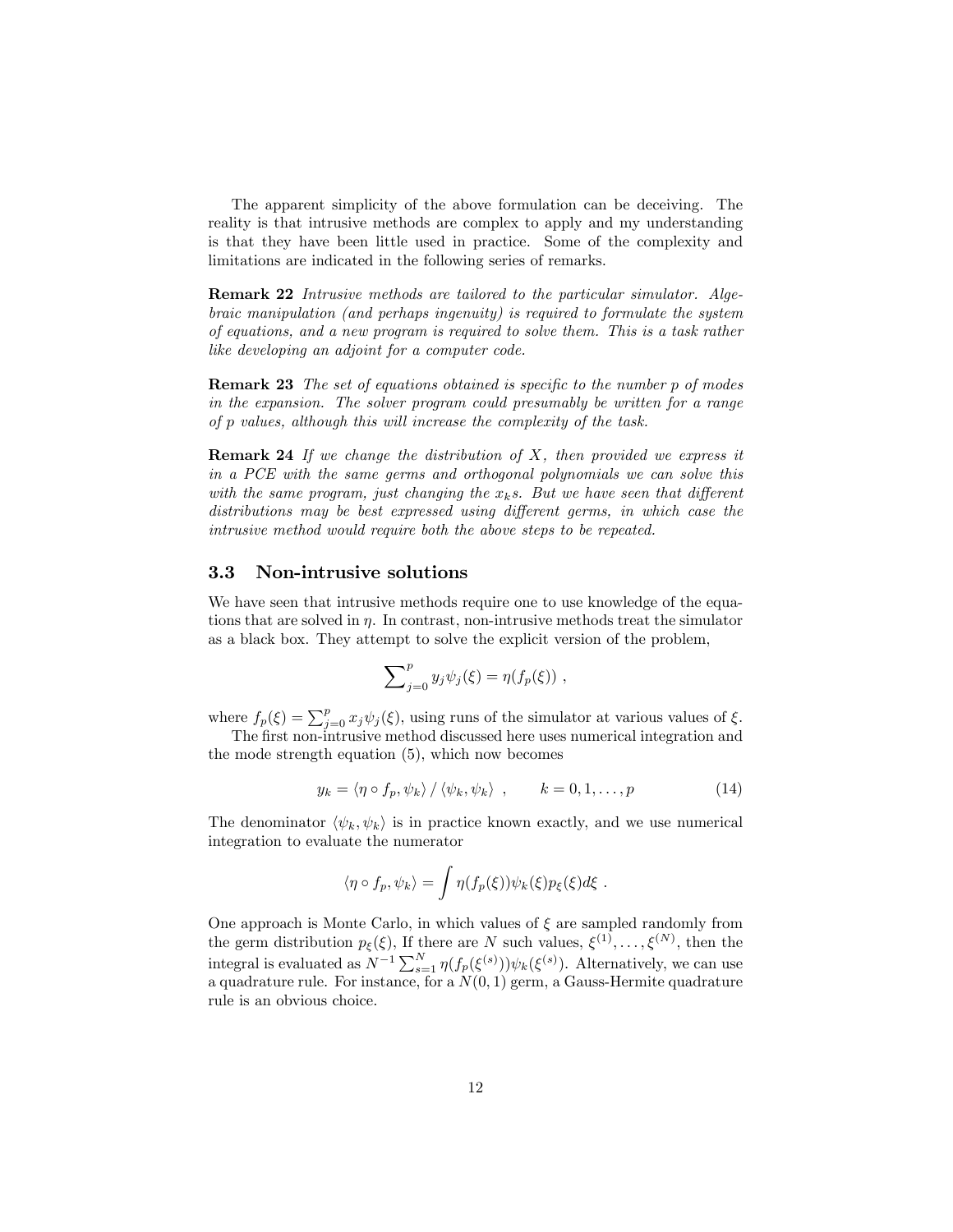Remark 25 Monte Carlo typically requires a large number of simulator runs, which is impractical for computationally-intensive models, but on the other hand in higher dimensions, tensor products of quadrature rules demand even more  $simulator runs. Although sparse quadrature rules exist and are more efficient,$ still quadrature seems impractical when the germ vector is high-dimensional.

The second non-intrusive method also takes a sample of  $\xi$  values, but now treats the values  $\eta(f_p(\xi^{(s)}))$  as observations, say  $z_s$ , in a regression model

$$
z_s = \sum_{j=0}^p y_j \psi_j(\xi^{(s)}) + \varepsilon_s ,
$$

in which the unknown regression coefficients  $y_0, y_1, \ldots, y_p$  are estimated by least squares (or some other inferential method, e.g. Bayesian inference). The design points  $\xi^{(s)}$  would now be chosen according to regression design principles, or simply to cover the input space. In general, random sampling from the germ distribution would not be efficient.

The fact that in this approach we need an error term  $\varepsilon_s$  is a clear result of the PCE for Y being only an approximation. The residual error variance from fitting this regression will indicate just how good the approximation is.

Remark 26 Regression is a common way of building a surrogate model and polynomials are the commonest regressor variables for this purpose. Using orthogonal polynomials helps with the numerical stability of the computations, but orthogonality then needs to be with respect to the empirical distribution of the design points, rather than with respect to the germ distribution. Using  $PC$  offers no advantages that I can see.

#### 3.4 Propagation with the output PCE

Suppose that, by whatever method we use (and there are undoubtedly others not mentioned here), we have obtained values for the strengths  $y_0, \ldots, y_p$ . (In the case where the simulator output is a vector, these strengths are vectors, and when the output is a function the strengths are functions.) We now have the PCE for the output in the form  $y = \sum_{j=0}^{p} y_j \psi_j(\xi)$ . UP entails characterising the distribution for the computer model output  $Y$ , as induced by the distribution of the input  $X$ . This distribution, often called the *uncertainty distribution*, is (approximately) the distribution induced by the germ distribution and the (truncated) PCE (11), which can be seen as a surrogate. The CDF can be found by Monte Carlo sampling from the germ distribution (and of course this is now fast because we are evaluating the surrogate, not the simulator).

Other properties can also be found by Monte Carlo, but it is worth noting that the first two moments of  $Y$  can be obtained exactly using properties of the orthogonal polynomials. Thus,

$$
E(Y) = y_0 \t{,} \t(15)
$$

$$
E(Y^2) = \sum_{j=0}^{p} y_j \langle \psi_j, \psi_j \rangle , \qquad (16)
$$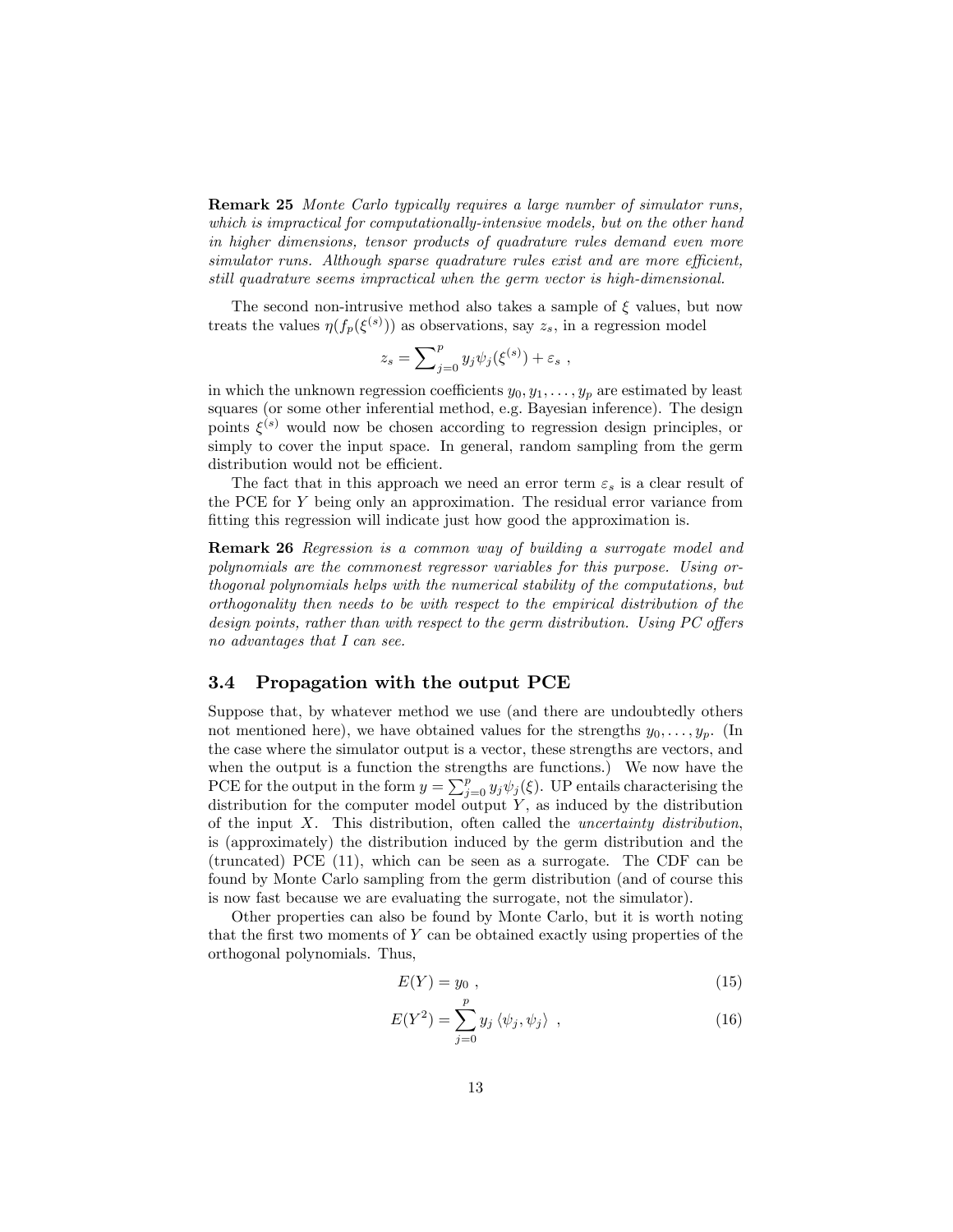from which the variance of Y follows trivially. For some purposes, it may be that having only the mean and standard deviation of  $Y$  is an adequate characterisation of the output uncertainty.

Expressions for higher moments may be obtained similarly, but for instance the third moment requires the evaluation of integrals of the form

$$
\int \psi_j(\xi)\psi_k(\xi)\psi_\ell(\xi)p_\xi(\xi)d\xi.
$$

For the most widely used germ distributions, these can no doubt be obtained in closed form, but for third and higher moments there are rapidly increasing numbers of such integrals involved. If higher moments are required it may be easier to evaluate them by Monte Carlo.

### 4 Discussion

The preceding sections have set out the basic theory of polynomial chaos expansions and their use for uncertainty propagation, to the extent that I understand them. In this final section I will present a number of personal reflections on these methods from the perspective of a statistician who is much more familiar with the UQ methods of the Stats community. If the overall tone of these reflections is negative, this may be due to misunderstandings on my part and I would very much welcome comments from the AM community.

#### 4.1 Practicalities

In my various remarks in the preceding sections, I have made a number of comments on the practicalities of building PC expansions in general, and in particular for the output of a computer code. It may be helpful to reiterate my concerns here.

In practice PC expansions must be truncated. It seems to me intrinsically difficult to build expansions for the inputs  $X$  that are sufficiently accurate (in the sense that the distribution of the expansion is close to that of  $X$ ) without using a large number p of terms. This would appear to be particularly true when (as will always be the case in practice)  $X$  is a vector, unless the elements of  $X$ are independent and each is represented in a PCE with its own germ. When  $X$  is a random field, only the Karhunen-Loève expansion (a very special and simple form of PCE) seems to be usable, and then only for a Gaussian random field. See Remarks 11, 12 and 19.

Developing a PCE for the model output Y requires the mode strengths  $y_i$ to be evaluated. Methods termed intrusive and non-intrusive are considered in the AM UQ community. Intrusive methods are mathematically appealing, and the second method has the particularly attractive feature that it can result in a surrogate for an output that is a function of time and/or space. I am not aware of any other surrogate method that could do that except by the laborious process of building surrogates for numerous individual points on the function.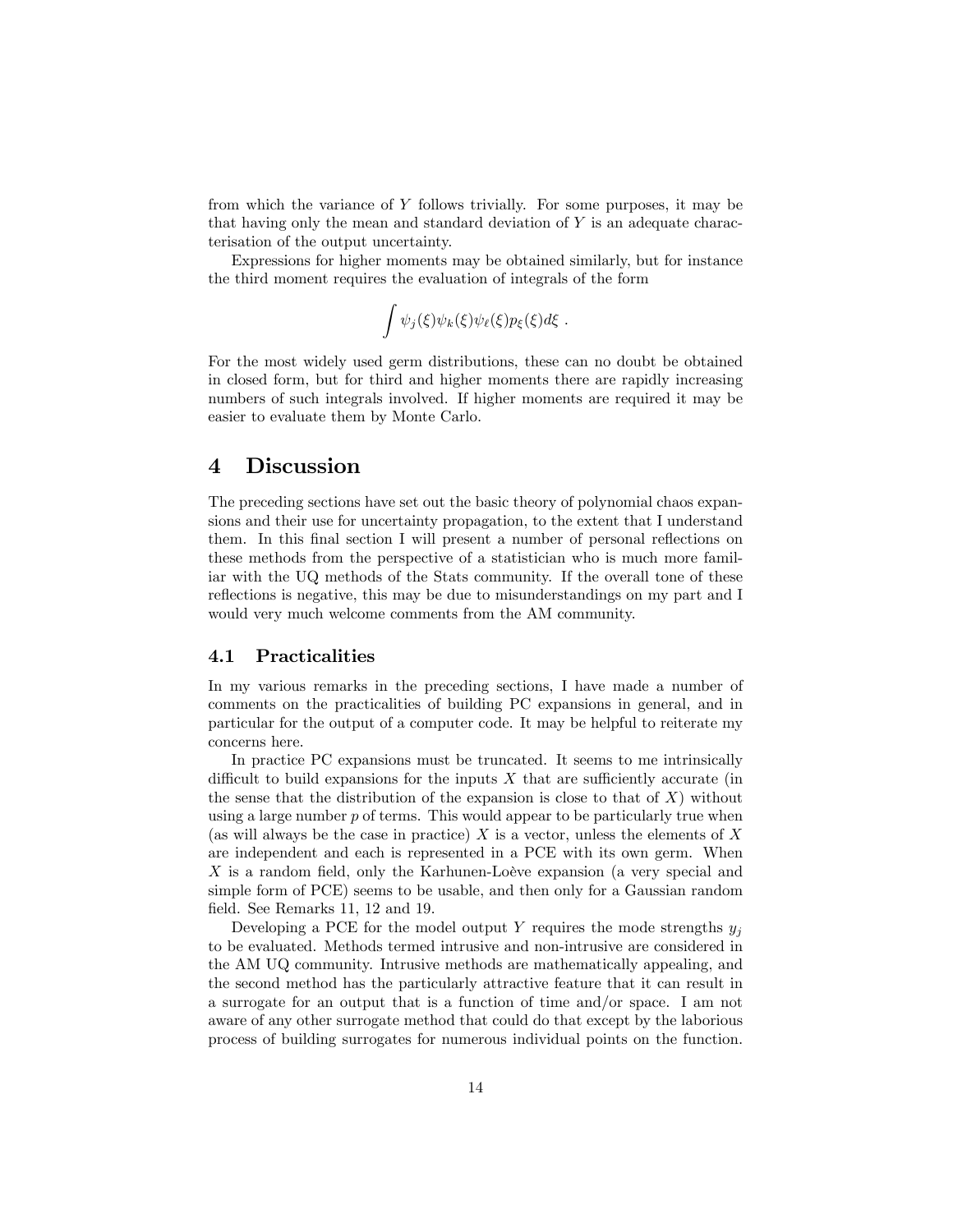However, intrusive methods entail much more work (Remarks 22 and 23) and I understand that they are rarely used in practice.

Non-intrusive methods do not make use of knowledge about the function  $\eta$ , and instead operate by evaluating a sample of outputs  $\eta(f_p(\xi^{(s)}))$  for a (random or designed) sample of points  $\xi^{(s)}$  in the space of the germ(s). As such, they do not seem essentially different to me from other kinds of surrogate methods which build an approximation to  $\eta$  using a sample of outputs  $\eta(x^{(s)})$ , except that the latter are surely intrinsically more accurate by virtue of the fact that they do not additionally approximate x by the truncated expansion  $f_p(\xi)$ . The regression method in particular seems to be basically the same as response-surface methods for building surrogates, but with the restriction that the regressor functions must be the orthogonal polynomials  $\psi_i$ . See Remark 26.

Having developed an approximate, truncated PCE for the model output, the fact that it is based on orthogonal polynomials with respect to the germ distribution(s) allows the mean and standard deviation of  $Y$  to be obtained very simply (but it is important to remember the expansion is only approximate and so equations (15) and (16) are not really exact). However, to characterise the distribution of Y more fully or in any other ways requires numerical computation, for instance using Monte Carlo sampling from the germ distribution(s). In this sense, it is no different from any other surrogate method which creates a computationally quick approximation to the simulator and computes UP by Monte Carlo sampling from the distribution of  $X$ . If the distribution of  $X$  is not uniform, the Monte Carlo sampling will require an algorithm to draw from that distribution using uniform pseudo-random numbers, but this is completely analogous to building a PCE for  $X$ . In fact it is more general because sampling algorithms do not need to be explicit functions like the PC function  $f$ . So unless the mean and standard deviation would represent an adequate UP characterisation, I do not see any distinctive advantage of PCEs over other surrogates.

Another general issue is what happens if we wish to change the distribution of X. The original computer model is designed to work for any  $x$  in the relevant domain, and this versatility is an important feature of simulators generally, allowing them to be used in a variety of situations. To achieve the same versatility for UP, we would wish to be able to handle any reasonable distribution for X. However, this is not readily achieved with PC methods. In principle, changing the distribution of  $X$  and retaining the same germ distribution(s) just means using different mode strengths  $x_i$ . However, any change in these strengths will entail recomputing the output strengths  $y_i$  (Remark 24). Furthermore, a truncation level  $p$  that works for one distribution of  $X$  may yield a very poor approximation with another distribution. Other surrogate methods in my experience do not have this problem.

#### 4.2 The nature of the output PCE

I have presented some intrusive and non-intrusive methods for computing the strengths  $y_j$  to create what I have called the (truncated) output PCE  $Y \approx$  $g_p(\Xi) = \sum_{j=0}^p y_j \psi_j(\Xi)$ . The implication here is that as  $p \to \infty$  it tends to a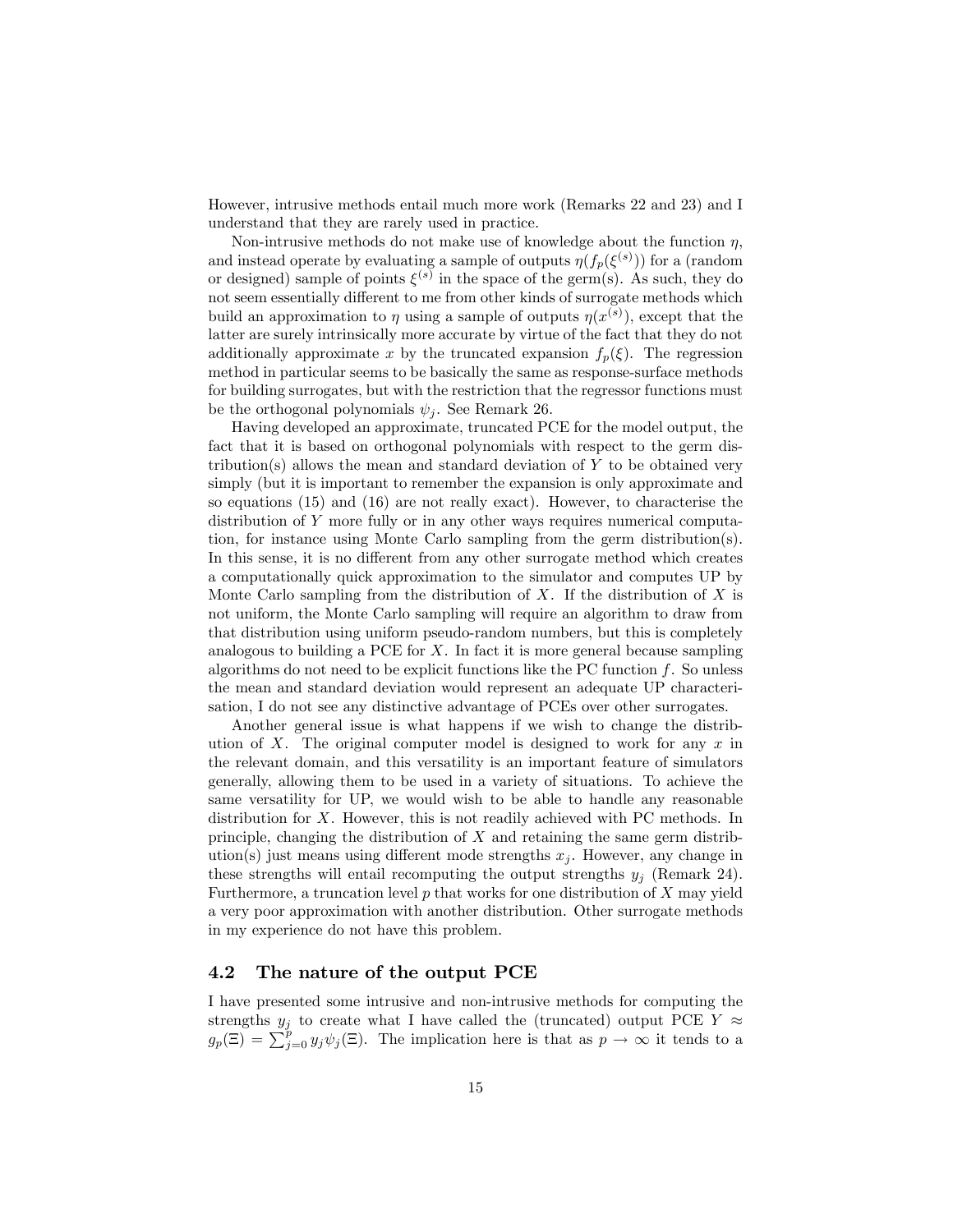valid PC expansion (10) for the model output Y. That is, the limit of  $g_p$  is the function  $\eta \circ f$ , where f is a valid non-truncated PC representation for the distribution of X. However, this is clearly not the case. In all of the methods we have examined, the construction of the  $y_j$ s uses the finite PCE for X, and so the limit of  $g_p$  can at best be the function  $\eta \circ f_p$ . At best, the output PCE is a (truncated) PCE for an approximation to the computer model. All the other surrogate modelling techniques that I am aware of build surrogates for  $\eta$ , and so do not entail this additional approximation.

The next question I want to consider is whether the limit of  $g_p$  is indeed the function  $\eta \circ f_p$ . This will be true if the mode strengths  $y_j$  satisfy the equation (5), which in this case becomes

$$
y_j = \langle \eta(f_p), \psi_j \rangle / \langle \psi_j, \psi_j \rangle . \tag{17}
$$

Consider each of the four construction methods considered in Section  $3$  – the explicit and implicit intrusive methods and the quadrature and regression nonintrusive methods.

The explicit approach clearly does satisfy (17) by inspection of (13). However, it is not clear to me whether the implicit method does. I would appreciate some clarification and a formal proof of this. Moving to the non-intrusive methods, again it is obvious from (14) that the quadrature approach does solve (17), but again it is by no means clear that the regression method does; indeed it seems to me that it does not.

It is clear that we can treat the output PCE as a surrogate for the computer model, because this only implies that it is some kind of quick approximation. However, the nature of the approximation is complex. First, a truncated PCE is an approximation. Second, it is at best an approximation to an approximation, the second approximation resulting from replacing  $\eta \circ f$  by  $\eta \circ f_p$ . Third, it is not clear that the truncated PCE actually is the truncation of a valid PCE for  $\eta \circ f_p$ .

#### 4.3 The output PCE as a surrogate

As a surrogate model, the output PCE will generally be much faster to compute than the simulator  $\eta \circ f$  that it approximates. We should be able to use it for all the purposes to which surrogates are typically put. However, its argument is not x but  $\xi$ ; it is not explicitly a surrogate for  $\eta$ . If I want a surrogate with argument x, I can use the PC surrogate provided I can convert from  $\xi$  to x. Suppose that f is invertible, so that  $\xi = f^{-1}(x)$ . Then (but only then) I argue that it is reasonable to treat  $\sum_{j=0}^{p} y_j \psi_j(f^{-1}(x))$  as a surrogate for  $\eta(x)$ . I believe that in the case of univariate X and  $\Xi$  it would not be difficult to show that there is a unique monotone increasing  $f$ . If so, then it would have to be the inverse-CDF transformation (2), whereupon  $\xi = f^{-1}(x) = F_{\xi}^{-1}(F_x(x))$ .

**Remark 27** Note that I would not suggest inverting the truncated form  $f_p$  to give the surrogate  $\sum_{j=0}^p y_j \psi_j(f_p^{-1}(x))$ . Not only does it entail another approximation but even if f is monotone there is no guarantee that  $f_p$  will be. In some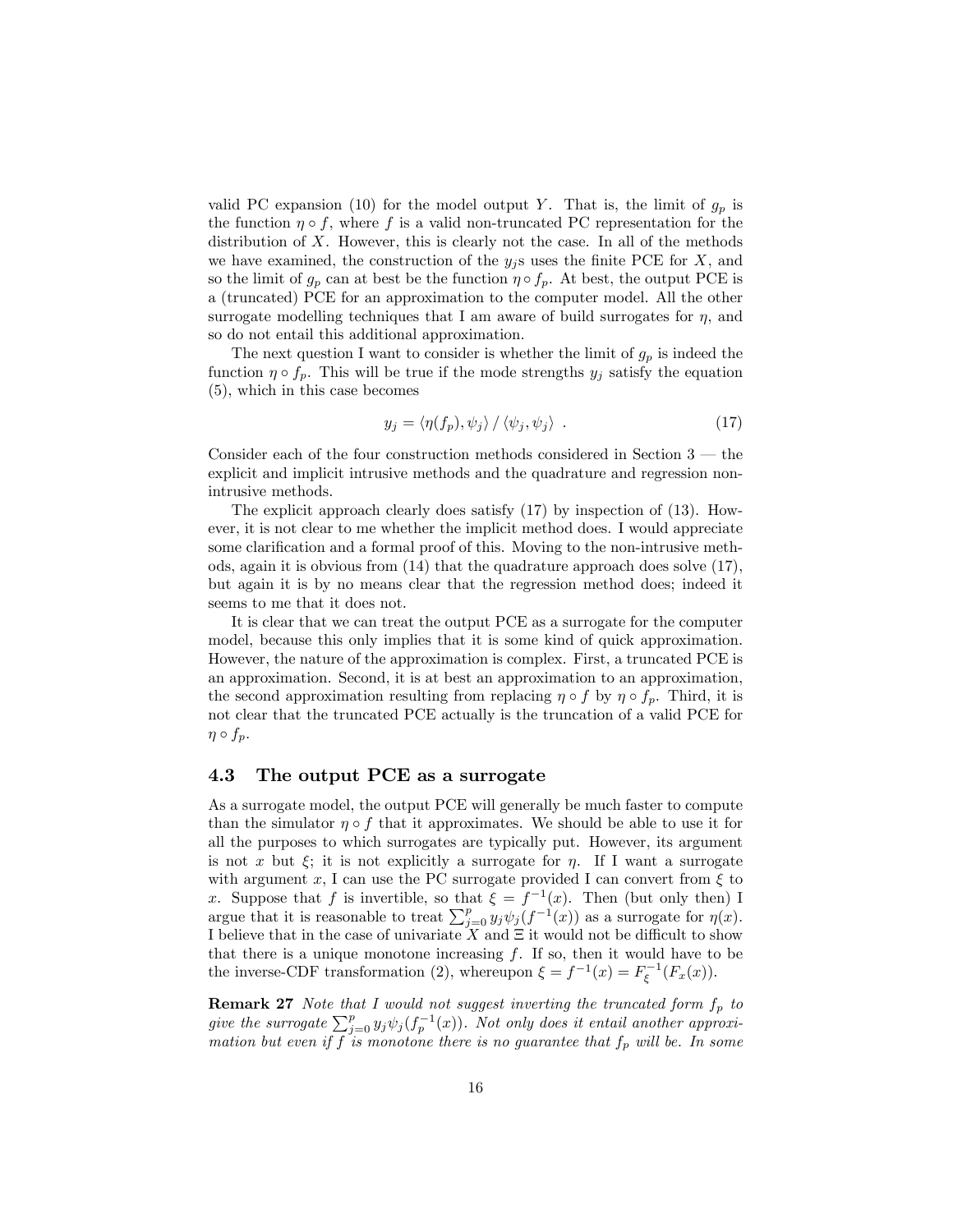applications, f may not be known, with  $f_p$  constructed from partial information about the distribution of X. It is not immediately obvious to me that even if  $f_p$ is monotone it will be unique.

In the more important multivariate case we can do this inversion for each element separately when each element of  $X$  has a separate PC representation in terms of the corresponding element of  $\Xi$ . I suppose it would not be feasible otherwise. The following are common uses of surrogates.

- 1. Uncertainty analysis  $(UA)$ . This is what we have been calling UP: X is uncertain, and we seek to characterise the distribution of  $Y = \eta(X)$ . As we have discussed in Section 3.4, the output PCE can be used for this purpose. If X is random, approximating  $\eta(f(\Xi))$  when  $\Xi$  has the specified germ distribution is obviously equivalent to approximating  $\eta(X)$  when X has its original distribution since this is also the distribution of  $f(\Xi)$ .
- 2. Sensitivity analysis (SA). SA seeks to identify which elements (or groups of elements) of the input vector  $X$  are most influential on the model output. Local SA involves examining derivatives of  $y$  with respect to the elements of the input vector x. Because it is trivial to differentiate both y and x with respect to the elements of  $\xi$ , using their respective PCEs, I presume we can readily compute local SA (and it does not depend on the distribution of  $X$ ). However, unless f is invertible I suspect the answer will depend on the choice of f. Variance-based SA again treats  $X$  as random, and I presume the output PCE can be used for this in the same way as for UA.
- 3. Prediction. The simplest use of a surrogate is simply to approximate the model output  $\eta(x)$  at some specified x (when the computer time required to run the simulator and compute  $\eta(x)$  directly is not available). This may only make sense when  $f$  is invertible.
- 4. Optimisation. Another common use of surrogates is to search for the  $x$ that minimises  $\eta(x)$ . I foresee this also being a problem unless  $f^{-1}$  is well defined.

#### 4.4 Accounting for all uncertainties

Uncertainty is everywhere around us, and comes in many forms with many sources. This is why Uncertainty Quantification sounds to me as though it ought to address much more than UP. I acknowledge that the emerging field that has been given the name UQ has hitherto really only concerned itself with UP, but I will take this opportunity to mention just two aspects of uncertainty that I believe have to be addressed as part of any exercise that deserves the name of Uncertainty Quantification. These aspects are very much addressed within the Stats UQ community and I hope that by raising them here I can persuade the AM community to give them serious consideration, and thereby to widen the remit of UQ itself.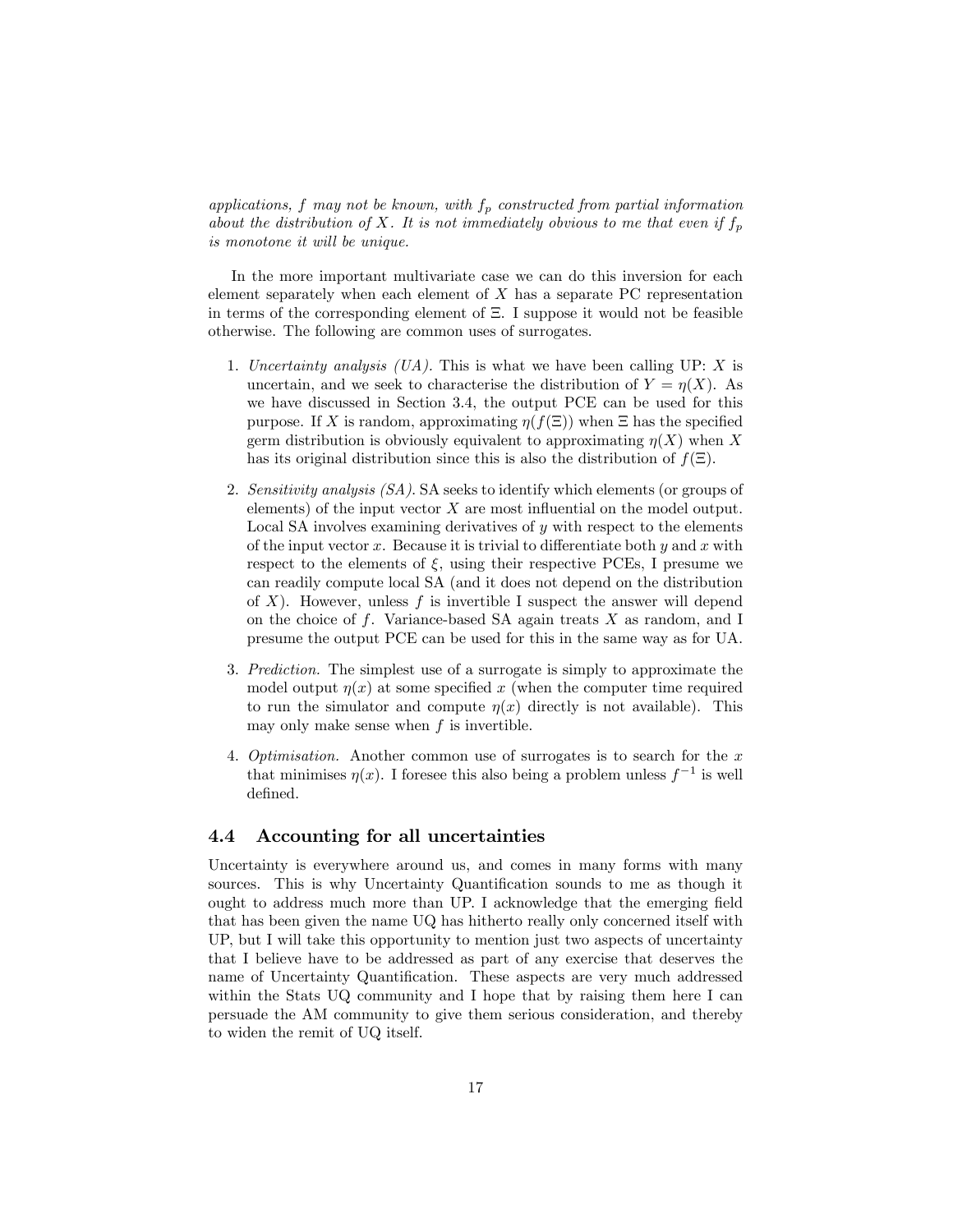The first is simply quantifying the uncertainty in the input vector  $X$ . In this article I have assumed, as is the case in UQ generally, that the distribution of  $X$  is given, but where does it come from? This is a serious problem in its own right and techniques for input uncertainty quantification are every bit as important as tools to propagate the uncertainty in  $X$  through the model. Those techniques include analysis of source data and elicitation of expert judgement. A starting reference is O'Hagan (2012).

The second area is uncertainty concerning the real world system that is modelled by  $\eta(x)$ . All models are imperfect, either in their form, in the numerical values of parameters in equations or in the solution of those equations. UP characterises uncertainty about  $Y = \eta(X)$ , but it does not address the real question of uncertainty about the underlying true system. If we denote this as  $Z$ , then  $Z$  differs from  $Y$  due to model discrepancy and uncertainty about model discrepancy means that there is additional uncertainty about Z. Quantifying this should also be part of UQ, and again it is something that is seriously addressed in the Stats UQ community. A starting reference is Brynjarsd<sub>Ottir</sub> and O'Hagan  $(2013)$ .

However, even if we ignore these additional sources of uncertainty, there is more uncertainty in  $Y$  than is addressed in PCE uncertainty propagation. We have seen that the resulting characterisation of output uncertainty is necessarily approximate because the output PCE is an approximation to  $Y$  itself. This is true of all surrogate methods, and all should acknowledge this extra component of uncertainty regarding  $Y$ . When Monte Carlo is used for UP with many runs of the simulation model itself, rather than via a surrogate, this uncertainty is explicitly quantified in the Monte Carlo sampling precision. In the case of the output PCE, formal accounting for that additional uncertainty will be difficult because as discussed in Section 4.2 it has three distinct components (plus even more uncertainty due to error in estimates of the  $y_i$  s!). This does not, however, justify ignoring the additional uncertainty.

#### 4.5 PC versus GP

I will end with some personal comments on the relative merits of PC expansion and Gaussian process (GP) emulation for propagating and analysing uncertainty in computer models, i.e. for UQ.

• Surrogate bases. Both the PC and GP methods build surrogates, and there are other surrogate methods which are advocated by various authors. A PC expansion has an orthogonal polynomial basis, and as soon as we consider using polynomials of order three or more they can be poor interpolators prone to unstable swings (as is the experience with corresponding forms of spline). For the PCE, the polynomials are in  $\xi$  rather than  $x$ , but I do not believe this will improve their performance. GP emulators effectively use radial basis functions instead of polynomials and so (in common with some other forms of surrogate including wavelets) tend to perform better in capturing local structure.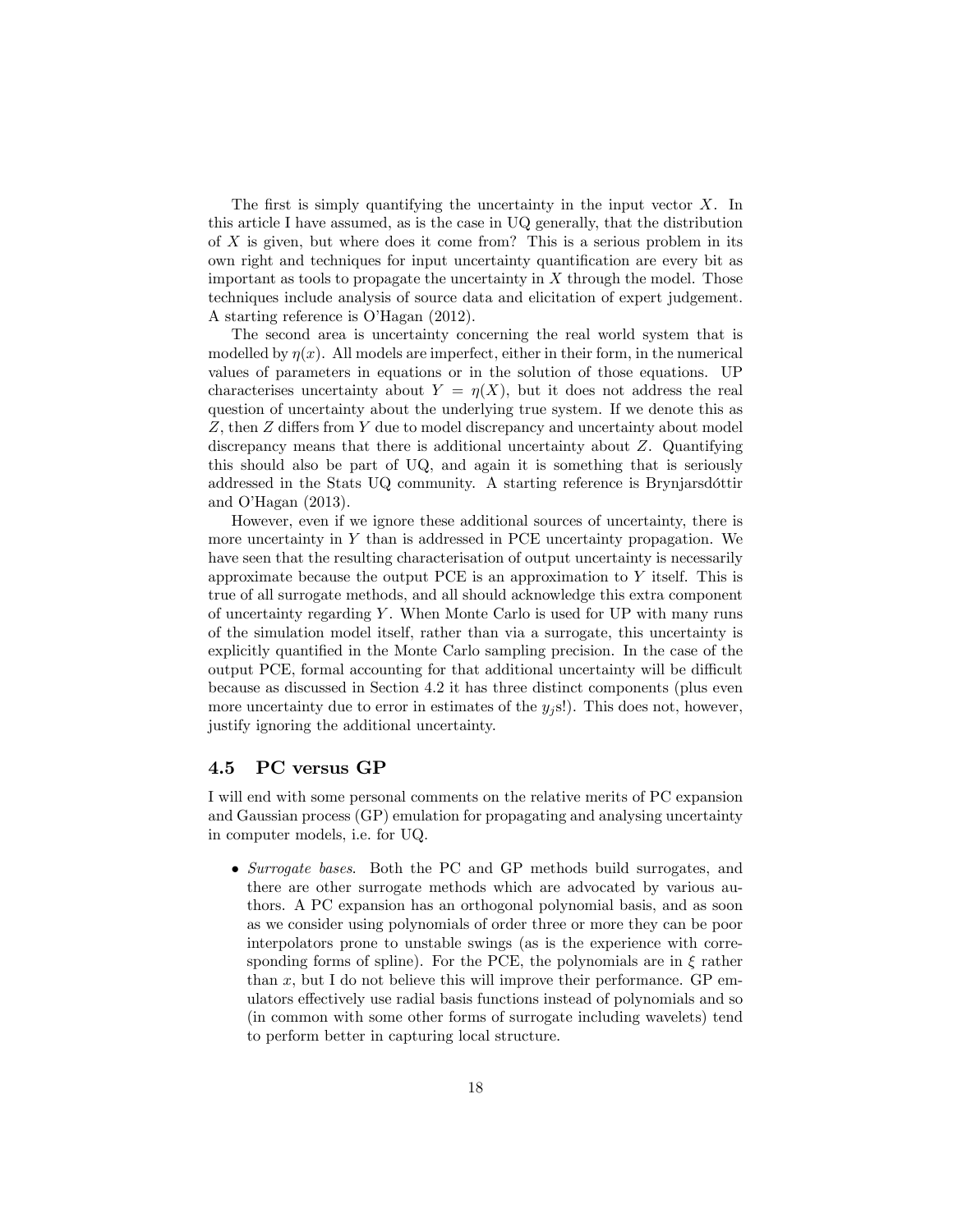- *Efficiency*. The PCE approach has some advantages over some of the surrogate methods in terms of efficiency. The fact that the mean and variance of Y are available (approximately) in closed form is an obvious benefit. Also, when the output is a function, and when the implicit intrusive method is feasible, the PCE approach is impressive. GP emulators also deliver closed form expressions for the mean and variance of Y in some practically important situations, but to build a GP emulator for a function requires many compromises. However, it seems in practice the implicit intrusive method is not used; the effort involved in intrusive methods presumably outweighs any benefits for practitioners. Another aspect of efficiency is the number of simulator runs required to build the surrogate, and here my experience is that GP emulation is substantially more efficient than other surrogate approaches.
- Quantifying uncertainty. An emulator is not just a surrogate. I use the term 'surrogate' to describe a fast approximation to a simulator. In contrast, an emulator is a stochastic process providing a full probability distribution for the simulator output as a function of its inputs. Its mean function is a surrogate, but the GP is much more than its mean function. The GP probability distribution for predictions is itself a quantification of uncertainty (and is quantified in UA or  $SA$  as 'code uncertainty'). The PC approach involves approximations via the finiteness of the PC expansions of both input and output. To me, this means additional uncertainty in every use (e.g. UA, SA or prediction) of that surrogate, and this uncertainty is not quantified. (The only exception is the non-intrusive regression method which quantifies uncertainty via the residuals, but this quantification is wrong because the regression model is wrong for a deterministic simulator.) The GP leaves no such components of uncertainty unquantified.
- Flexibility. The distribution of  $X$  is fixed in the PC surrogate. If we change the distribution of  $X$ , even with the same germ, the surrogate must change, and will generally require a new effort to create. This is not the case with the GP emulator (or other kinds of surrogate). Note, however, that the GP approach could borrow the idea of expressing  $X$  as a PCE, and thereby create a surrogate whose argument is also  $\xi$  rather than x. There might be value in expressing a non-normal  $X$  in terms of normal , since one common way of constructing a GP allows UA/UP and SA to be done in closed form for normally-distributed inputs. The drawbacks of this would be (a) the fact that the PCE entails an approximation, and for the reasons given in the previous comment I would be reluctant to do this, and (b) the fact that the GP would now also require the building of a new emulator if the distribution of X changed.

I look forward to seeing more discussion of the relative merits of these approaches, with a view to identifying the strengths and weaknesses of each and the kinds of situations where one might be preferred over the other.